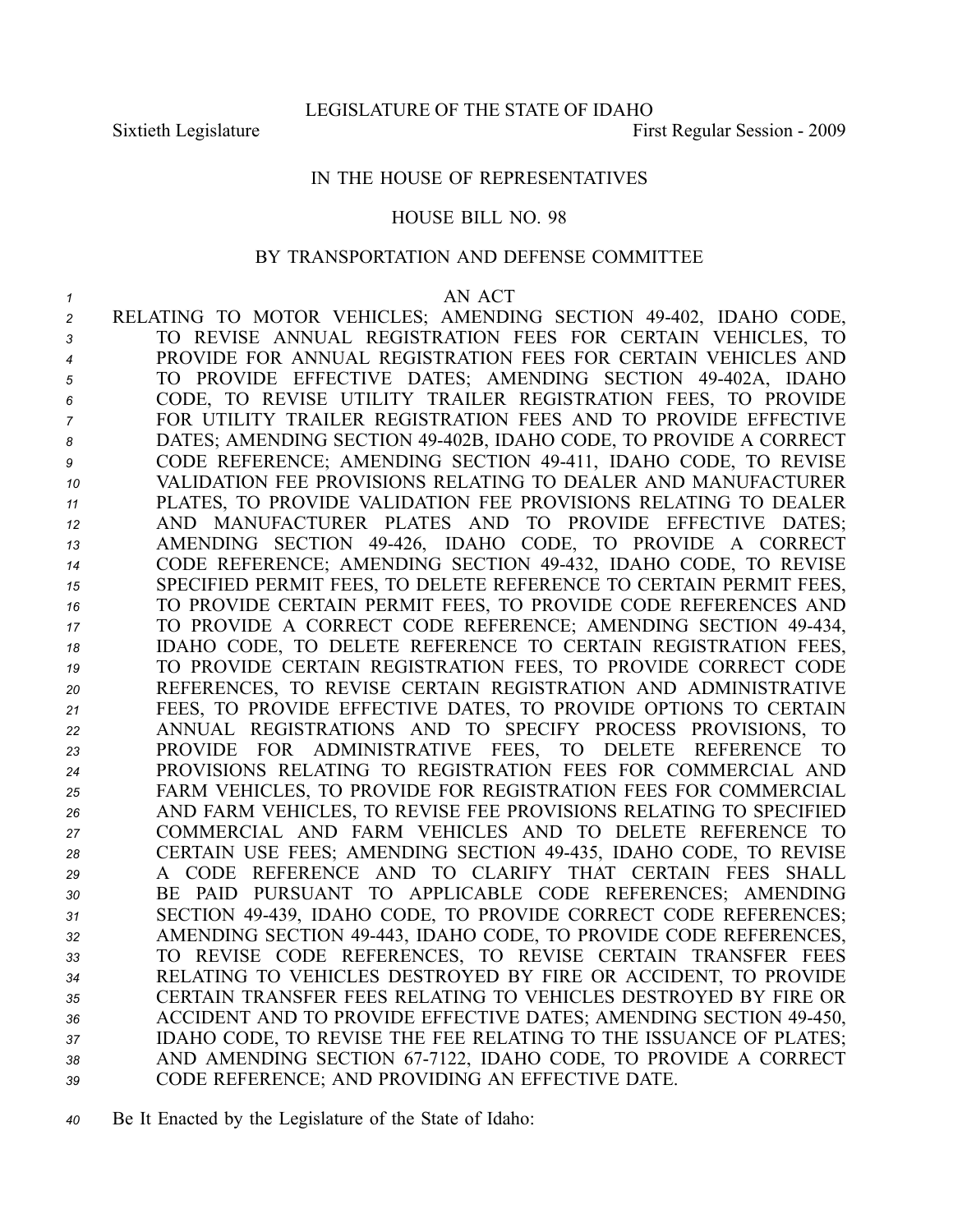*<sup>1</sup>* SECTION 1. That Section 49402, Idaho Code, be, and the same is hereby amended to *<sup>2</sup>* read as follows:

*3* 49402. ANNUAL REGISTRATION.

 (1) (a) The annual fee for operating each pickup truck, each neighborhood electric vehicle and each other motor vehicle having <sup>a</sup> maximum gross weight not in excess of eight thousand (8,000) pounds and that complies with the federal motor vehicle safety standards as defined in section 49-107, Idaho Code, shall be:

| -8 |  |
|----|--|
| 9  |  |
| 10 |  |
| 11 |  |
| 12 |  |

 (b) There shall be twelve (12) registration periods, starting in January for holders of validation registration stickers numbered 1, and proceeding consecutively through December for holders of validation registration stickers numbered 12, each of which shall start on the first day of <sup>a</sup> calendar month and end on the last day of the twelfth month from the first day of the beginning month. Registration periods shall expire midnight on the last day of the registration period in the year designated by the validation registration sticker. The numeral digit on the validation registration stickers shall, as does the registration card, fix the registration period under the staggered plate system of Idaho for the purpose of reregistration and notice of expiration.

 (c) A vehicle that has once been registered for any of the above designated periods shall, upon reregistration, be registered for the period bearing the same number, and the registration card shall show and be the exclusive proof of the expiration date of registration and licensing. Vehicles may be initially registered for less than <sup>a</sup> twelve (12) month period, or for more than <sup>a</sup> twelve (12) month period, and the fee prorated on <sup>a</sup> monthly basis if the fractional registration tends to fulfill the purpose of the monthly series registration system.

 (2) For all school buses operated either by <sup>a</sup> nonprofit, nonpublic school or operated pursuan<sup>t</sup> to <sup>a</sup> service contract with <sup>a</sup> school district for transporting children to or from school 31 or in connection with school approved activities, the annual fee shall be twenty four thirty-six dollars (\$2436.00).

 $33$  (3) For all motorcycles and motor-driven cycles which comply with the federal motor *<sup>34</sup>* vehicle safety standards, operated upon the public highways the annual fee shall be nine *<sup>35</sup>* fourteen dollars and fifty cents (\$914.050).

 $36$  (4) Subsections  $(1)(a)$ ,  $(2)$  and  $(3)$  of this section shall be in full force and effect on and *<sup>37</sup>* after January 1, 2010, through December 31, 2010. Subsections (1)(b) and (1)(c) of this section *<sup>38</sup>* shall be in full force and effect on and after January 1, 2010.

 (5) The annual fee for operating each pickup truck, each neighborhood electric vehicle and each other motor vehicle having <sup>a</sup> maximum gross weight not in excess of eight thousand (8,000) pounds and that complies with the federal motor vehicle safety standards as defined in section 49107, Idaho Code, shall be: Vehicles one (1) and two (2) years old ........................................................................ \$79.20 Vehicles three (3) and four (4) years old ..................................................................... \$66.00 Vehicles five (5) and (6) years old ............................................................................... \$52.80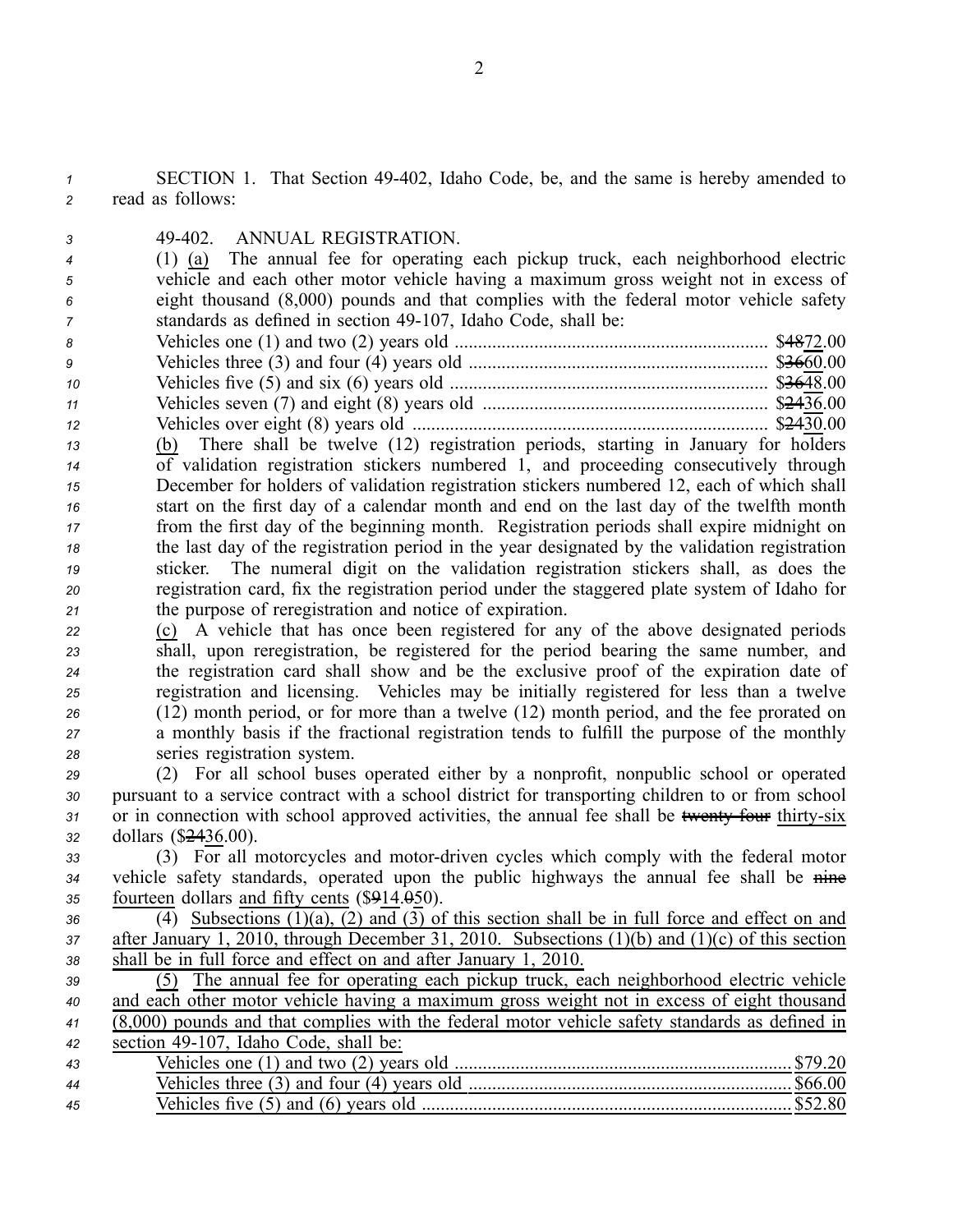| $\mathcal I$ |                                                                                                          |
|--------------|----------------------------------------------------------------------------------------------------------|
| 2            |                                                                                                          |
| 3            | For all school buses operated either by a nonprofit, nonpublic school or operated<br>(6)                 |
| 4            | pursuant to a service contract with a school district for transporting children to or from school        |
| 5            | or in connection with school approved activities, the annual fee shall be thirty-nine dollars and        |
| 6            | sixty cents $(\$39.60)$ .                                                                                |
| 7            | (7) For all motorcycles and motor-driven cycles which comply with the federal motor                      |
| 8            | vehicle safety standards, operated upon the public highways the annual fee shall be sixteen              |
| 9            | dollars $(\$16.00)$ .                                                                                    |
| 10           | (8) Subsections (5) through (7) of this section shall be in full force and effect on and                 |
| 11           | after January 1, 2011, through December 31, 2011.                                                        |
| 12           | (9) The annual fee for operating each pickup truck, each neighborhood electric vehicle                   |
| 13           | and each other motor vehicle having a maximum gross weight not in excess of eight thousand               |
| 14           | $(8,000)$ pounds and that complies with the federal motor vehicle safety standards as defined in         |
| 15           | section 49-107, Idaho Code, shall be:                                                                    |
| 16           |                                                                                                          |
| 17           | Vehicles one (1) and two (2) years old $\frac{$89.16}{\text{Vehicles three (3) and four (4) years old}}$ |
| 18           |                                                                                                          |
| 19           |                                                                                                          |
| 20           | Vehicles over eight $(8)$ years old $\overline{\phantom{0}}$ years old $\overline{\phantom{0}}$          |
| 21           | $(10)$ For all school buses operated either by a nonprofit, nonpublic school or operated                 |
| 22           | pursuant to a service contract with a school district for transporting children to or from school        |
| 23           | or in connection with school approved activities, the annual fee shall be forty-four dollars and         |
| 24           | fifty-two cents $(\$44.52)$ .                                                                            |
| 25           | (11) For all motorcycles and motor-driven cycles which comply with the federal motor                     |
| 26           | vehicle safety standards, operated upon the public highways the annual fee shall be eighteen             |
| 27           | dollars (\$18.00).                                                                                       |
| 28           | (12) Subsections (9) through (11) of this section shall be in full force and effect on and               |
| 29           | after January 1, 2012, through December 31, 2012.                                                        |
| 30           | (13) The annual fee for operating each pickup truck, each neighborhood electric vehicle                  |
| 31           | and each other motor vehicle having a maximum gross weight not in excess of eight thousand               |
| 32           | $(8,000)$ pounds and that complies with the federal motor vehicle safety standards as defined in         |
| 33           | section 49-107, Idaho Code, shall be:                                                                    |
| 34           | Vehicles one (1) and two (2) years old<br>\$102.48                                                       |
| 35           |                                                                                                          |
| 36           |                                                                                                          |
| 37           |                                                                                                          |
| 38           |                                                                                                          |
| 39           | (14) For all school buses operated either by a nonprofit, nonpublic school or operated                   |
| 40           | pursuant to a service contract with a school district for transporting children to or from school        |
| 41           | or in connection with school approved activities, the annual fee shall be fifty-one dollars and          |
| 42           | twenty-four cents (\$51.24).                                                                             |
| 43           | (15) For all motorcycles and motor-driven cycles which comply with the federal motor                     |
| 44           | vehicle safety standards, operated upon the public highways the annual fee shall be twenty               |
| 45           | dollars and seventy cents (\$20.70).                                                                     |

3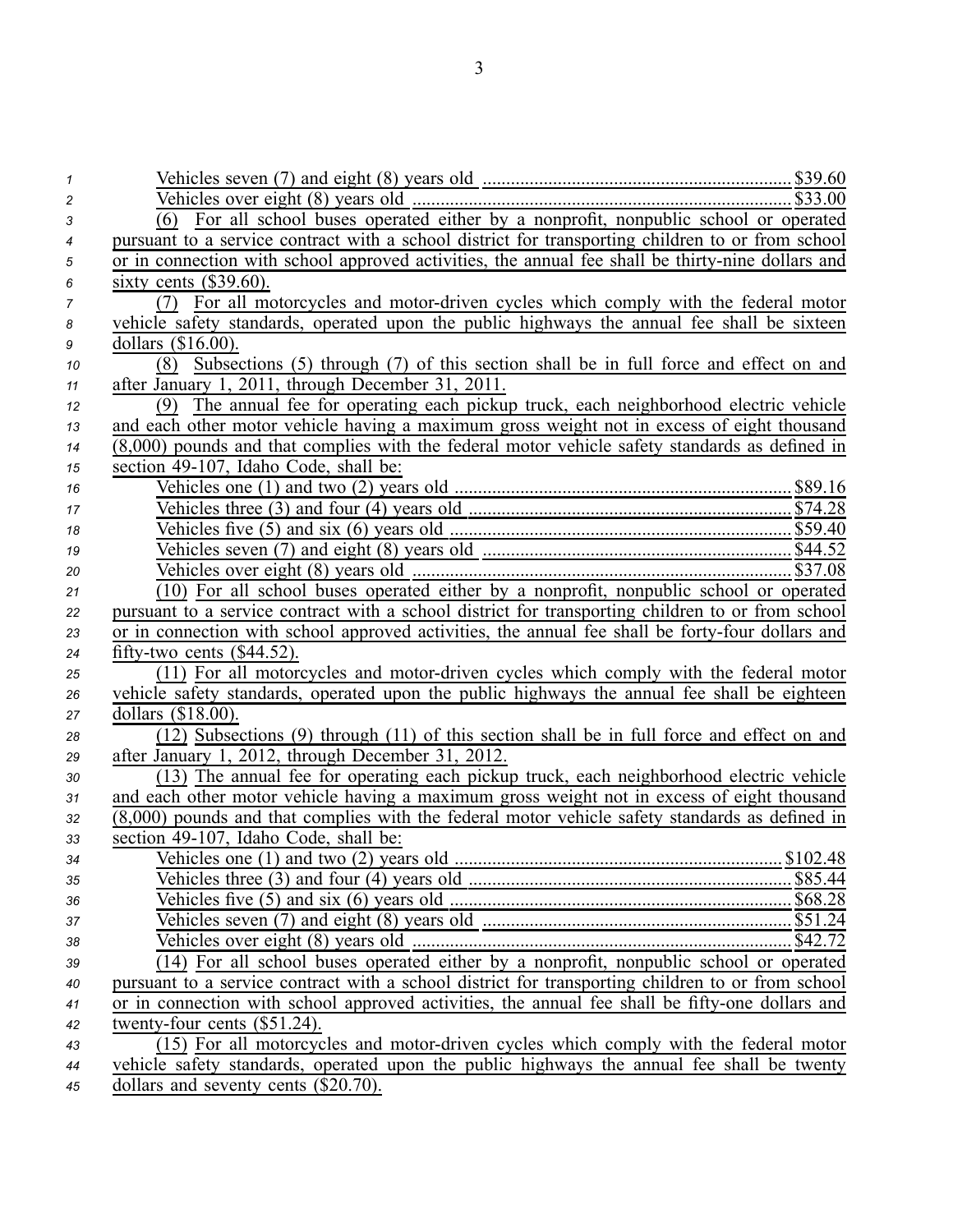| $\mathbf{1}$   | (16) Subsections (13) through (15) of this section shall be in full force and effect on and                                                                                                                                                                                                                              |
|----------------|--------------------------------------------------------------------------------------------------------------------------------------------------------------------------------------------------------------------------------------------------------------------------------------------------------------------------|
| 2              | after January 1, 2013, through December 31, 2013.                                                                                                                                                                                                                                                                        |
| 3              | (17) The annual fee for operating each pickup truck, each neighborhood electric vehicle                                                                                                                                                                                                                                  |
| 4              | and each other motor vehicle having a maximum gross weight not in excess of eight thousand                                                                                                                                                                                                                               |
| 5              | $(8,000)$ pounds and that complies with the federal motor vehicle safety standards as defined in                                                                                                                                                                                                                         |
| 6              | section 49-107, Idaho Code, shall be:                                                                                                                                                                                                                                                                                    |
| $\overline{7}$ | Vehicles one (1) and two (2) years old $\ldots$ $\ldots$ $\ldots$ $\ldots$ $\ldots$ $\ldots$ $\ldots$ $\ldots$ $\ldots$ $\ldots$ $\ldots$ $\ldots$ $\ldots$ $\ldots$ $\ldots$ $\ldots$ $\ldots$ $\ldots$ $\ldots$ $\ldots$ $\ldots$ $\ldots$ $\ldots$ $\ldots$ $\ldots$ $\ldots$ $\ldots$ $\ldots$ $\ldots$ $\ldots$ $\$ |
| 8              |                                                                                                                                                                                                                                                                                                                          |
| 9              |                                                                                                                                                                                                                                                                                                                          |
| 10             |                                                                                                                                                                                                                                                                                                                          |
| 11             |                                                                                                                                                                                                                                                                                                                          |
| 12             | (18) For all school buses operated either by a nonprofit, nonpublic school or operated                                                                                                                                                                                                                                   |
| 13             | pursuant to a service contract with a school district for transporting children to or from school                                                                                                                                                                                                                        |
| 14             | or in connection with school approved activities, the annual fee shall be sixty dollars and                                                                                                                                                                                                                              |
| 15             | twenty-four cents $(\$60.24)$ .                                                                                                                                                                                                                                                                                          |
| 16             | (19) For all motorcycles and motor-driven cycles which comply with the federal motor                                                                                                                                                                                                                                     |
| 17             | vehicle safety standards, operated upon the public highways the annual fee shall be twenty-four                                                                                                                                                                                                                          |
| 18             | dollars and thirty-two cents (\$24.32).                                                                                                                                                                                                                                                                                  |
| 19             | (20) Subsections (17) through (19) of this section shall be in full force and effect on and                                                                                                                                                                                                                              |
| 20             | after January 1, 2014.                                                                                                                                                                                                                                                                                                   |
| 21             | (21) For operation of an all-terrain vehicle, utility type vehicle or motorbike, excluding                                                                                                                                                                                                                               |
| 22             | a motorbike with an engine displacement of fifty (50) cubic centimeters or less, on public                                                                                                                                                                                                                               |
| 23             | lands, a restricted vehicle license plate fee pursuant to section 49-450, Idaho Code, shall be                                                                                                                                                                                                                           |
| 24             | paid. In addition, the registration fee specified in section 67-7122, Idaho Code, shall be paid as                                                                                                                                                                                                                       |
| 25             | provided in section 67-7122, Idaho Code. The registration and restricted vehicle license plate                                                                                                                                                                                                                           |
| 26             | exemption provided in section 49-426(2), Idaho Code, applies to all-terrain vehicles, utility                                                                                                                                                                                                                            |
| 27             | type vehicles, motorbikes and motorcycles used for the purposes described in subsection (2) of                                                                                                                                                                                                                           |
| 28             | section 49-426, Idaho Code.                                                                                                                                                                                                                                                                                              |
| 29             | $(522)$ For all motor homes the fee shall be as specified in subsection (1) of this section                                                                                                                                                                                                                              |
| 30             | and shall be in addition to the fees provided for in section 49-445, Idaho Code.                                                                                                                                                                                                                                         |
| 31             | $(623)$ Registration fees shall not be subject to refund.                                                                                                                                                                                                                                                                |
| 32             | (724) A financial institution or repossession service contracted to a financial institution                                                                                                                                                                                                                              |
| 33             | repossessing vehicles under the terms of a security agreement shall move the vehicle from                                                                                                                                                                                                                                |
| 34             | the place of repossession to the financial institution's place of business on a repossession                                                                                                                                                                                                                             |
| 35             | plate. The repossession plate shall also be used for demonstrating the vehicle to a prospective                                                                                                                                                                                                                          |
| 36             | purchaser for a period not to exceed ninety-six (96) hours.<br>The registration fees for                                                                                                                                                                                                                                 |
| 37             | repossession plates shall be as required in subsection $(1)$ of this section for a vehicle one $(1)$                                                                                                                                                                                                                     |
| 38             | and two (2) years old. All other fees required under chapter 4, title 49, Idaho Code, shall be in                                                                                                                                                                                                                        |
| 39             | addition to the registration fee. The repossession plate shall be issued on an annual basis by                                                                                                                                                                                                                           |
| 40             | the department.                                                                                                                                                                                                                                                                                                          |
| 41             | $(825)$ In addition to the annual registration fee in this section, there shall be an initial                                                                                                                                                                                                                            |
| 42             | program fee of twenty-five dollars (\$25.00) and an annual program fee of fifteen dollars                                                                                                                                                                                                                                |
| 43             | (\$15.00) for all special license plate programs for those license plates issued pursuant to                                                                                                                                                                                                                             |
| 44             | sections 49-404A, 49-407, 49-408, 49-409, 49-414, 49-416, 49-418 and 49-418D, Idaho Code.                                                                                                                                                                                                                                |
| 45             | For special plates issued pursuant to sections 49-406 and 49-406A, Idaho Code, there shall be                                                                                                                                                                                                                            |
| 46             | an initial program fee of twenty-five dollars (\$25.00) but there shall be no annual renewal fee.                                                                                                                                                                                                                        |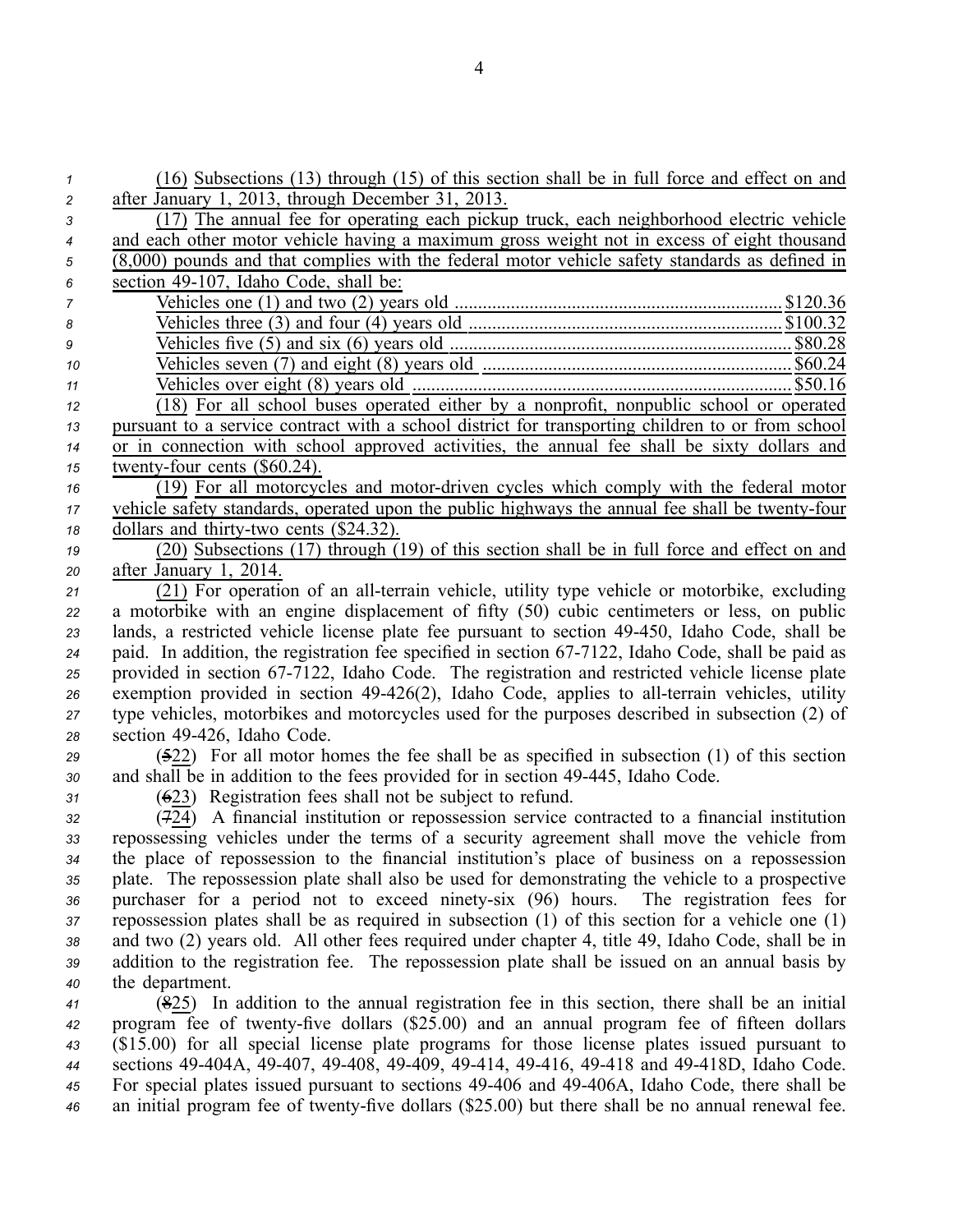For special plates issued pursuant to sections 49-415C, 49-415D, 49-415E, 49-416A, 49-416B, 49416C, 49416D, 49416E, 49417, 49417A, 49417B, 49417C, 49417D, 49417E, 49418A, 49418B, 49418C, 49418E, 49419, 49419A, 49419B, 49419C, 49419D, 49420, 49420A, 49420B, 49420C, 49420D, 49420E and 49420G, Idaho Code, there shall be an 5 initial program fee of thirty-five dollars (\$35.00) and an annual program fee of twenty-five dollars (\$25.00). The fees contained in this subsection shall be applicable to all new special plate programs. The initial program fee and the annual program fee shall be deposited in the state highway account and shall be used to fund the cost of administration of special license plate programs, unless otherwise specified by law.

*<sup>10</sup>* (826) Any vehicle that does not meet federal motor vehicle safety standards shall not be *<sup>11</sup>* registered and shall not be permitted to operate on public highways of the state, as defined in 12 section 40-117, Idaho Code, unless otherwise specifically authorized.

*<sup>13</sup>* SECTION 2. That Section 49402A, Idaho Code, be, and the same is hereby amended to *<sup>14</sup>* read as follows:

*<sup>15</sup>* 49402A. UTILITY TRAILERS – REGISTRATION, FEES AND TRANSFERS. (1) 16 The department shall register a utility trailer for a period of one (1) year for a fee of  $\overline{f}$ 17 seven dollars and fifty cents (\$57.050).

 (2) The department may register <sup>a</sup> utility trailer for <sup>a</sup> five (5) year period or for <sup>a</sup> ten (10) year period, and shall issue <sup>a</sup> license plate with the year of expiration designated by <sup>a</sup> validation sticker. Five (5) year registrations shall cost twenty thirty dollars (\$230.00) and ten 21 (10) year registrations shall cost thirty forty-five dollars  $(\frac{$3045.00}{9})$ .

*<sup>22</sup>* (3) Subsections (1) and (2) of this section shall be in full force and effect on and after *<sup>23</sup>* January 1, 2010, through December 31, 2010.

*<sup>24</sup>* (4) The department shall register <sup>a</sup> utility trailer for <sup>a</sup> period of one (1) year for <sup>a</sup> fee of 25 eight dollars and twenty-five cents (\$8.25).

 (5) The department may register <sup>a</sup> utility trailer for <sup>a</sup> five (5) year period or for <sup>a</sup> ten (10) year period, and shall issue <sup>a</sup> license plate with the year of expiration designated by <sup>a</sup> validation sticker. Five (5) year registrations shall cost thirty-three dollars (\$33.00) and ten (10) year registrations shall cost forty-nine dollars and fifty cents (\$49.50).

*<sup>30</sup>* (6) Subsections (4) and (5) of this section shall be in full force and effect on and after *<sup>31</sup>* January 1, 2011, through December 31, 2011.

*<sup>32</sup>* (7) The department shall register <sup>a</sup> utility trailer for <sup>a</sup> period of one (1) year for <sup>a</sup> fee of 33 nine dollars and twenty-eight cents (\$9.28).

 (8) The department may register <sup>a</sup> utility trailer for <sup>a</sup> five (5) year period or for <sup>a</sup> ten  $(10)$  year period, and shall issue a license plate with the year of expiration designated 36 by a validation sticker. Five (5) year registrations shall cost thirty-seven dollars and twelve cents (\$37.12) and ten (10) year registrations shall cost fifty-five dollars and sixty-nine cents (\$55.69).

*<sup>39</sup>* (9) Subsections (7) and (8) of this section shall be in full force and effect on and after *<sup>40</sup>* January 1, 2012, through December 31, 2012.

*<sup>41</sup>* (10) The department shall register <sup>a</sup> utility trailer for <sup>a</sup> period of one (1) year for <sup>a</sup> fee of *42* ten dollars and sixty-seven cents (\$10.67).

*<sup>43</sup>* (11) The department may register <sup>a</sup> utility trailer for <sup>a</sup> five (5) year period or for <sup>a</sup> ten *<sup>44</sup>* (10) year period, and shall issue <sup>a</sup> license plate with the year of expiration designated by <sup>a</sup>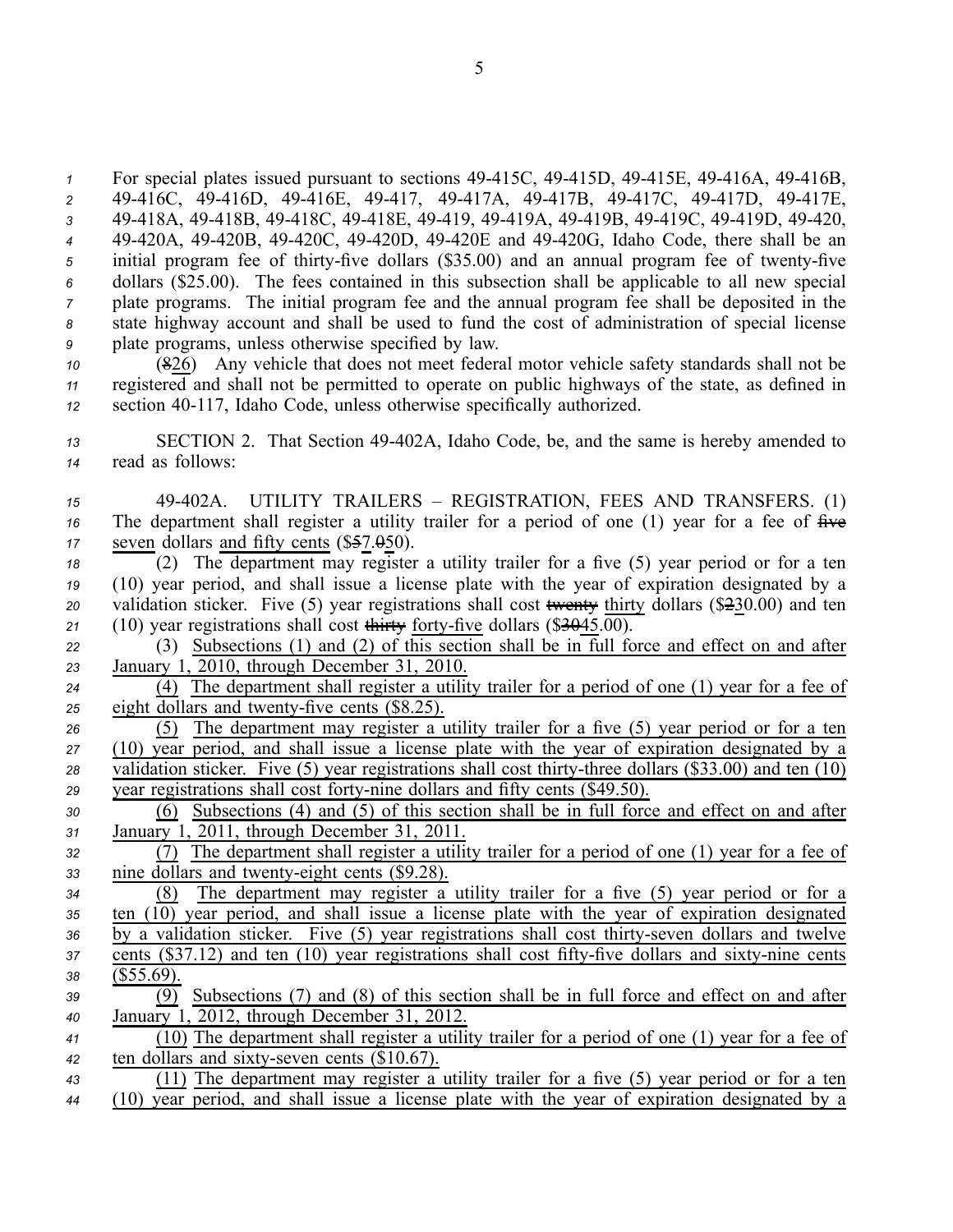validation sticker. Five (5) year registrations shall cost forty-two dollars and sixty-nine cents  $\overline{342.69}$  and ten (10) year registrations shall cost sixty-four dollars and four cents  $(\$64.04)$ . (12) Subsections (10) and (11) of this section shall be in full force and effect on and after January 1, 2013, through December 31, 2013. (14) The department may register <sup>a</sup> utility trailer for <sup>a</sup> five (5) year period or for <sup>a</sup> ten (10) year period, and shall issue <sup>a</sup> license plate with the year of expiration designated by <sup>a</sup> validation sticker. Five (5) year registrations shall cost fifty dollars and sixteen cents (\$50.16) and ten (10) year registrations shall cost seventy-five dollars and twenty-five cents (\$75.25). (15) Subsections (13) and (14) of this section shall be in full force and effect on and after January 1, 2014. (16) If ownership or interest in the trailer transfers as <sup>a</sup> result of <sup>a</sup> sale, neither the registration card nor plate can be transferred to another person. The registration card and plate shall remain in the possession of the transferor and may be transferred to another utility trailer owned by the transferor, and shall be valid until expiration of the original registration. SECTION 3. That Section 49402B, Idaho Code, be, and the same is hereby amended to read as follows: 49402B. OPTIONAL BIENNIAL REGISTRATION. (1) At the option of the applicant, any vehicle registered under the provisions of section 49-402(1) through (522), Idaho Code, may be registered for <sup>a</sup> period of two (2) years for <sup>a</sup> fee that is double the fee currently

*<sup>22</sup>* assessed for annual registration of the vehicle in section 49402, Idaho Code. *<sup>23</sup>* (2) If any vehicle registered under <sup>a</sup> special license plate program is registered for <sup>a</sup>

*<sup>24</sup>* two (2) year period as provided in this section, the registrant shall also be required to pay the *<sup>25</sup>* special programs fees for <sup>a</sup> two (2) year period.

*<sup>26</sup>* (3) The additional fee collected for emergency medical services pursuan<sup>t</sup> to section *<sup>27</sup>* 49452, Idaho Code, or project choice pursuan<sup>t</sup> to section 49454, Idaho Code, shall also be *<sup>28</sup>* doubled for any registration issued under the provisions of this section.

*<sup>29</sup>* (4) The administrative fee collected for issuance of <sup>a</sup> motor vehicle registration shall be *<sup>30</sup>* the same as for an annual registration and shall not be doubled or in any way increased solely *<sup>31</sup>* because of registration under the provisions of this section.

*<sup>32</sup>* SECTION 4. That Section 49411, Idaho Code, be, and the same is hereby amended to *<sup>33</sup>* read as follows:

 49411. DEALER AND MANUFACTURER PLATE – FEES. (1) Any person conducting the business of manufacturing, buying, selling or dealing in vehicles, and licensed as <sup>a</sup> manufacturer of or <sup>a</sup> dealer in vehicles, and owning and operating any such vehicle upon any highway may, in lieu of registering each vehicle obtain from the department upon application on the proper form and paymen<sup>t</sup> of the required fee, and attach to each vehicle, one (1) number plate as required for different classes of vehicles in section 49434, Idaho Code. The special number plate shall bear <sup>a</sup> distinctive number assigned to the manufacturer or dealer, the name of this state, which may be abbreviated, and the year for which the plate is issued, together with words which may be abbreviated or <sup>a</sup> distinguishing symbol indicating that the plate is issued to <sup>a</sup> manufacturer or dealer.

- *<sup>5</sup>* (13) The department shall register <sup>a</sup> utility trailer for <sup>a</sup> period of one (1) year for <sup>a</sup> fee of 6 twelve dollars and fifty-four cents (\$12.54).
-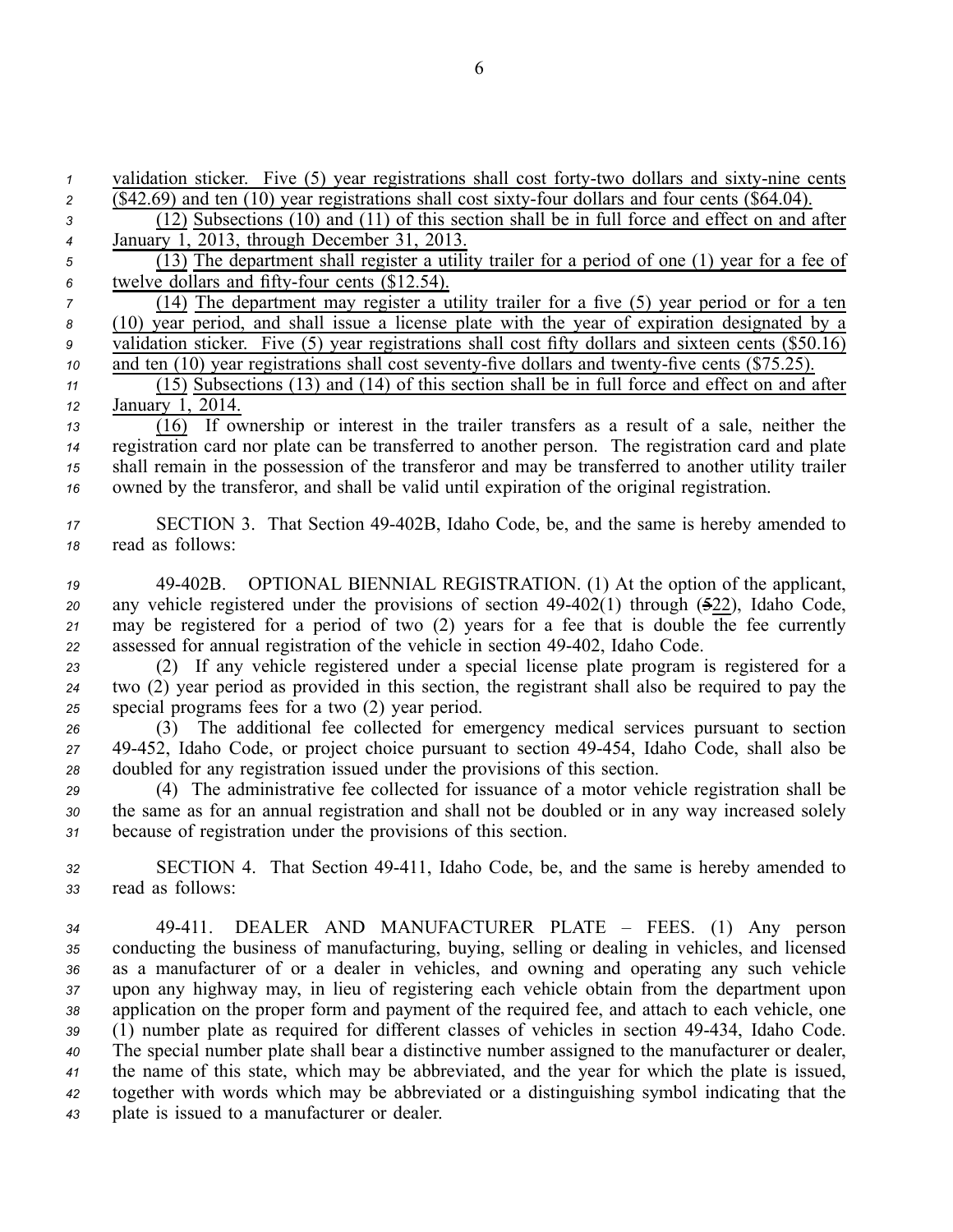(a) Dealer license plates shall be limited to two (2) license plates for up to twenty (20) vehicles sold during the previous dealer licensing period and one (1) license plate for each ten (10) additional vehicles sold during the previous dealer licensing period. Any new dealer who applies for <sup>a</sup> dealer license shall be eligible for the number of dealer plates requested based on the number of vehicles that the dealer estimates he will sell during the first year of licensure.

- *<sup>7</sup>* (b) Upon renewal of <sup>a</sup> dealer's license, the department may audit vehicle sales from *<sup>8</sup>* previous years to determine the number of dealer plates that will be authorized for the *<sup>9</sup>* current dealer licensing period.
- *<sup>10</sup>* (2) The fee to validate <sup>a</sup> dealer or manufacturer number plate shall be twelve eighteen *<sup>11</sup>* dollars (\$128.00) for each validation sticker.

*<sup>12</sup>* (3) Subsection (2) of this section shall be in full force and effect on and after January 1, *<sup>13</sup>* 2010, through December 31, 2010.

*<sup>14</sup>* (4) The fee to validate <sup>a</sup> dealer or manufacturer number plate shall be nineteen dollars *<sup>15</sup>* and eighty cents (\$19.80) for each validation sticker.

- *<sup>16</sup>* (5) Subsection (4) of this section shall be in full force and effect on and after January 1, *<sup>17</sup>* 2011, through December 31, 2011.
- *18* (6) The fee to validate a dealer or manufacturer number plate shall be twenty-two dollars 19 and twenty-seven cents (\$22.27) for each validation sticker.
- *<sup>20</sup>* (7) Subsection (6) of this section shall be in full force and effect on and after January 1, *<sup>21</sup>* 2012, through December 31, 2012.

22 (8) The fee to validate a dealer or manufacturer number plate shall be twenty-five dollars 23 and sixty-one cents (\$25.61) for each validation sticker.

*<sup>24</sup>* (9) Subsection (8) of this section shall be in full force and effect on and after January 1, *<sup>25</sup>* 2013, through December 31, 2013.

*<sup>26</sup>* (10) The fee to validate <sup>a</sup> dealer or manufacturer number plate shall be thirty dollars and *<sup>27</sup>* nine cents (\$30.09) for each validation sticker.

*<sup>28</sup>* (11) Subsection (10) of this section shall be in full force and effect on and after January 1, *29* 2014.

*<sup>30</sup>* (12) All such fees shall be paid to the state treasurer and deposited to the state highway *31* account.

*<sup>32</sup>* SECTION 5. That Section 49426, Idaho Code, be, and the same is hereby amended to *<sup>33</sup>* read as follows:

*<sup>34</sup>* 49426. EXEMPTIONS FROM OPERATING FEES. The provisions of this chapter *<sup>35</sup>* with respec<sup>t</sup> to operating fees shall not apply to:

 (1) Motor vehicles owned or leased by the United States, the state, <sup>a</sup> city, <sup>a</sup> county, any department thereof, any political subdivision or municipal corporation of the state, any taxing district of the state, any state registered nonprofit subscription fire protection unit, or any organization, whether incorporated or unincorporated, organized for the operation, maintenance, or managemen<sup>t</sup> of an irrigation project or irrigation works or system or for the purpose of furnishing water to its members or shareholders, but in other respects shall be applicable.

 (2) Farm tractors, implements of husbandry, those manufactured homes which qualify for an exemption under the provisions of section 49422, Idaho Code, road rollers, wheel mounted tar buckets, portable concrete and/or mortar mixers, wheel mounted compressors, tow dollies, portable toilet trailers, street sweepers, and similar devices as determined by the department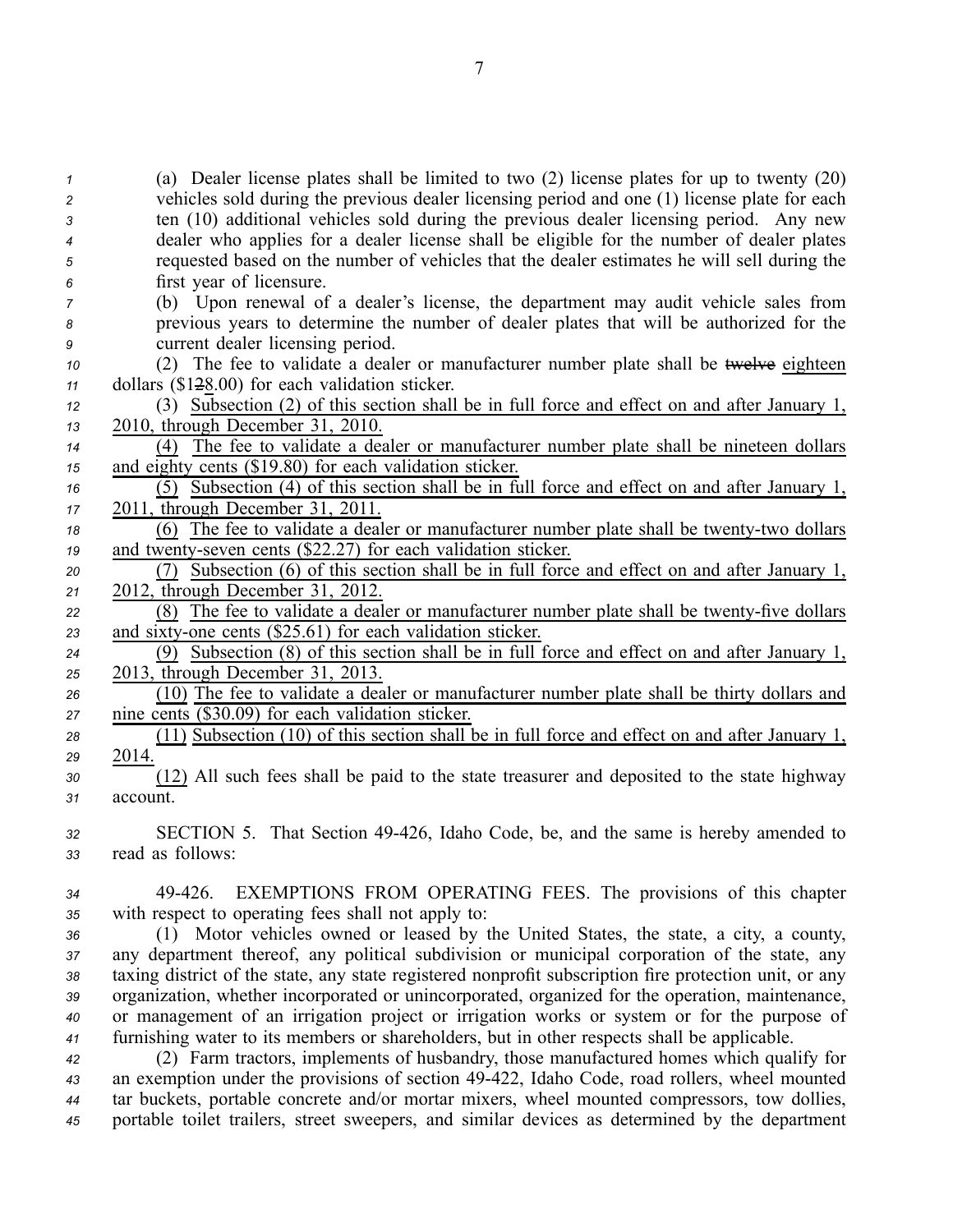which are temporarily operated or moved upon the highways need not be registered under the provisions of this chapter, nor shall implements of husbandry be considered towed units under registration of vehicle combinations as defined in section 49-108(2), Idaho Code. In addition, <sup>4</sup> self-propelled wheelchairs, three-wheeled bicycles, wheelchair conveyances, golf carts, lawn mowers, and scooters operated by persons who by reason of physical disability are otherwise unable to move about as pedestrians shall be exemp<sup>t</sup> from registration requirements under the provisions of this chapter. Motorcycles, motorbikes, utility type vehicles and all-terrain vehicles need not be licensed under the provisions of this chapter or registered pursuan<sup>t</sup> to the provisions of section 677122, Idaho Code, if they are being used exclusively in connection with agricultural, horticultural, dairy and livestock growing and feeding operations or used exclusively for snow removal purposes. Travel upon the public highways shall be limited to travel between farm or ranch locations. Motorcycles, motorbikes, utility type vehicles and all-terrain vehicles used for this purpose shall meet the emblem requirements of section 49-619, Idaho Code.

 (3) Any political subdivision of the state of Idaho may, but only after sufficient public notice is given and <sup>a</sup> public hearing held, adopt local ordinances designating highways or sections of highways under its jurisdiction which are closed to all-terrain vehicles, utility type vehicles and motorbikes licensed pursuan<sup>t</sup> to this chapter and registered pursuan<sup>t</sup> to section 677122, Idaho Code, and those vehicles exemp<sup>t</sup> from licensing and registration pursuan<sup>t</sup> to subsection (2) of this section. The operation of licensed and registered all-terrain vehicles, utility type vehicles and motorbikes and those vehicles exemp<sup>t</sup> from licensing and registration pursuan<sup>t</sup> to subsection (2) of this section shall not be permitted on controlled access highways. The requirements of title 18 and chapters 6, 8, 12, 13 and 14, title 49, Idaho Code, shall 24 apply to the operation of any licensed and registered all-terrain vehicle, utility type vehicle or motorbike or those vehicles exemp<sup>t</sup> from licensing and registration pursuan<sup>t</sup> to subsection (2) of this section upon highways that are not closed to such vehicles. Costs related to the posting of signs on highways or sections of highways that are closed to such vehicles, indicating the ordinance, are eligible for reimbursement through the motorbike recreation account created in 29 section 67-7126, Idaho Code.

 (4) The Idaho transportation board may designate sections of state highways over which allterrain vehicles, utility type vehicles and motorbikes licensed pursuan<sup>t</sup> to this chapter and registered pursuan<sup>t</sup> to section 677122, Idaho Code, and those vehicles exemp<sup>t</sup> from licensing and registration pursuan<sup>t</sup> to subsection (2) of this section may cross. The requirements of title 18, and chapters 6, 8, 12, 13 and 14, title 49, Idaho Code, shall apply to the operation 35 of licensed and registered all-terrain vehicles, utility type vehicles and motorbikes and those vehicles exemp<sup>t</sup> from licensing and registration pursuan<sup>t</sup> to subsection (2) of this section when using designated crossings on state highways.

38 (5) Subject to the licensing requirement provided for in section 49-402(421), Idaho Code, 39 all-terrain vehicles, utility type vehicles and motorbikes may be used on unpaved highways *<sup>40</sup>* located on state public lands or federal public lands which are not par<sup>t</sup> of the highway system *<sup>41</sup>* of the state of Idaho, provided the registration requirements of section 677122, Idaho Code, are *42* met.

*<sup>43</sup>* SECTION 6. That Section 49432, Idaho Code, be, and the same is hereby amended to *<sup>44</sup>* read as follows: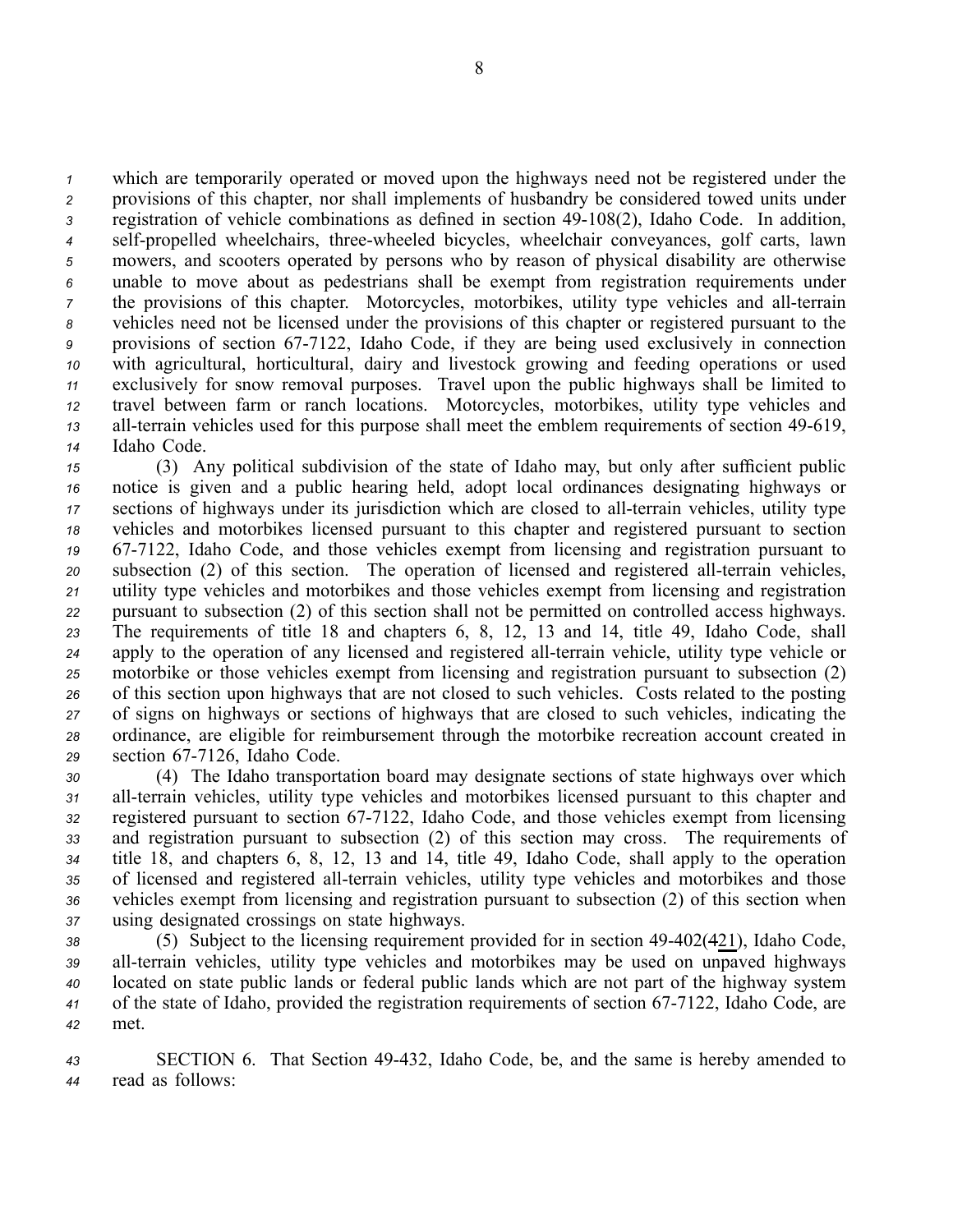| $\overline{c}$ | - FEES. (1) When a vehicle or combination of vehicles subject to registration is to be moved      |        |        |        |                      |         |         |
|----------------|---------------------------------------------------------------------------------------------------|--------|--------|--------|----------------------|---------|---------|
| 3              | upon the public highways in the state of Idaho, the department may issue a permit in lieu of      |        |        |        |                      |         |         |
| 4              | registration for any vehicle or combination of vehicles upon the payment of a fee as set forth in |        |        |        |                      |         |         |
| 5              | the following schedule:                                                                           |        |        |        |                      |         |         |
| 6              | (a) One hundred twenty (120) hour permit                                                          |        |        |        |                      |         |         |
| 7              |                                                                                                   |        |        |        |                      |         |         |
| 8              |                                                                                                   |        |        |        |                      |         |         |
| 9              |                                                                                                   |        |        |        |                      |         |         |
| 10             |                                                                                                   |        |        |        |                      |         |         |
| 11             | An owner-operator vehicle moving between lessee fleets where the vehicle registration             |        |        |        |                      |         |         |
| 12             | was issued in the name of the former lessee shall be eligible for a thirty (30) day unladen       |        |        |        |                      |         |         |
| 13             | weight permit for the unladen movement from the point of entry into the state to the              |        |        |        |                      |         |         |
| 14             | destination of the new lessee's place of business.                                                |        |        |        |                      |         |         |
| 15             | If an annual registration is purchased within thirty (30) calendar days of issuance of a permit   |        |        |        |                      |         |         |
| 16             | under paragraph (a) or (c) of this subsection (1), the amount of the permit fee shall be applied  |        |        |        |                      |         |         |
| 17             | to the registration fee. No portion of a permit fee is subject to refund.                         |        |        |        |                      |         |         |
| 18             | (2) Permits to operate a vehicle or combination of vehicles in excess of the registered           |        |        |        |                      |         |         |
| 19             | maximum gross vehicle weight up to a maximum of one hundred twenty-nine thousand                  |        |        |        |                      |         |         |
| 20             | $(129,000)$ pounds gross vehicle weight shall be:                                                 |        |        |        |                      |         |         |
| 21             | (a) One hundred twenty $(120)$ hour permit to increase gross weight  \$503.00                     |        |        |        |                      |         |         |
| 22             | (b) Thirty (30) day permit to increase gross vehicle weight:                                      |        |        |        |                      |         |         |
|                |                                                                                                   |        |        |        |                      |         |         |
|                |                                                                                                   |        |        |        |                      |         |         |
| 23             | Maximum Registered<br>Gross Weight                                                                |        |        |        |                      |         |         |
| 24             |                                                                                                   |        |        |        | <del>Temporary</del> |         |         |
| 25             |                                                                                                   |        |        |        |                      |         |         |
|                |                                                                                                   |        |        |        |                      |         |         |
| 26             | (Pounds)                                                                                          |        |        |        | (Pounds)             |         |         |
| 27             |                                                                                                   |        |        |        | 106,000              |         |         |
| 28             |                                                                                                   |        |        |        |                      |         |         |
|                |                                                                                                   |        |        |        |                      |         |         |
|                |                                                                                                   |        |        |        |                      |         |         |
|                |                                                                                                   |        |        |        |                      |         |         |
| 29             | Maximum Registered                                                                                |        |        |        |                      |         |         |
| 30             | Gross Weight                                                                                      |        |        |        | Temporary Permitted  |         |         |
|                |                                                                                                   |        |        |        |                      |         |         |
| 31             | Vehicle<br>of                                                                                     |        |        |        | Maximum Gross Weight |         |         |
|                |                                                                                                   |        |        |        |                      |         |         |
| 32             | (Pounds)                                                                                          |        |        |        | (Pounds)             |         |         |
| 33             |                                                                                                   | 80,000 | 86,000 | 96,000 | 106,000              | 116,000 | 129,000 |
| 34             | 50,001-60,000                                                                                     |        |        |        |                      |         |         |
|                |                                                                                                   | \$236  | \$263  | \$289  | \$315                | \$341   | \$368   |
| 35             | The permit issued pursuant to this subsection (2) shall be specific to the motor vehicle to       |        |        |        |                      |         |         |
| 36             | which it is issued. No permit or fee shall be transferable or apportionable to any other          |        |        |        |                      |         |         |

9

*<sup>1</sup>* 49432. TEMPORARY REGISTRATION FOR RESIDENTS AND NONRESIDENTS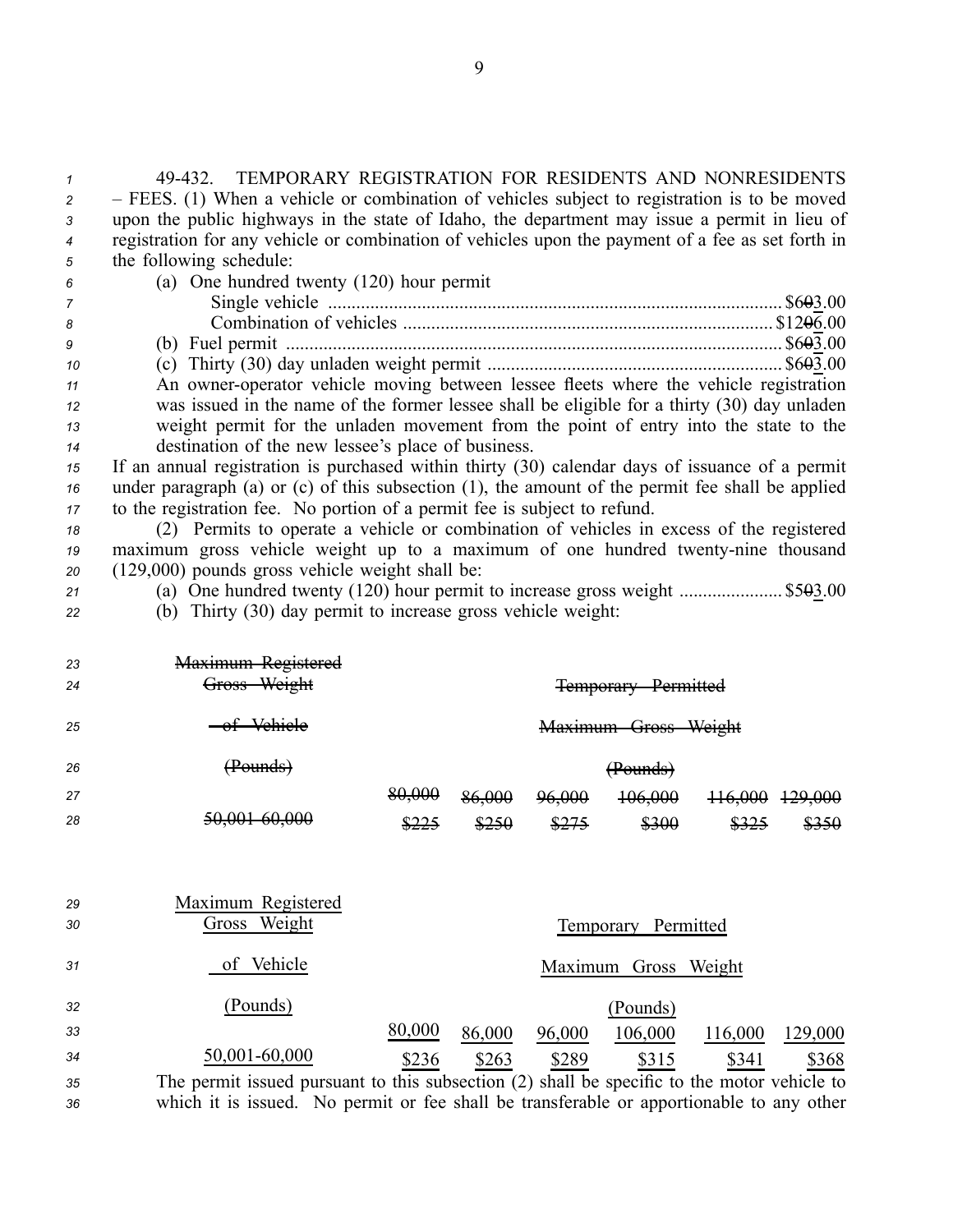*<sup>1</sup>* vehicle, nor shall any such fee be refundable. At the time of purchasing <sup>a</sup> permit, the *<sup>2</sup>* applicant may purchase additional permits in any combination which does not exceed <sup>a</sup> *<sup>3</sup>* maximum of ninety (90) days.

 (3) A temporary permit shall be in <sup>a</sup> form, and issued under rules adopted by the board, and shall be displayed at all times while the vehicle is being operated on the highways by posting the permit upon the windshield of each vehicle or in another prominent place, where it may be readily legible.

 (4) Any permit issued pursuan<sup>t</sup> to subsection (2) of this section shall be purchased prior to movement of the vehicle on <sup>a</sup> highway, and such permit shall be in addition to and available only to <sup>a</sup> vehicle which is currently and validly registered in Idaho pursuan<sup>t</sup> to section 49432(1), 49434(1), (9), (15), (21) or (27), 49434(833)(c) or 49435, Idaho Code.

 (5) The department may select vendors to serve as agents on state highways for the purpose of selling permits where fixed ports of entry do not adequately serve <sup>a</sup> respective highway entering the state. The vendor shall be remunerated at the rate of three dollars (\$3.00) per permit sold, and he shall collect the fees specified in this section, and pay the fees to the department. The vendor shall guarantee paymen<sup>t</sup> by giving <sup>a</sup> bond to the state in <sup>a</sup> sum as shall be fixed by the board, the premium on the bond to be paid by the department.

*<sup>18</sup>* SECTION 7. That Section 49434, Idaho Code, be, and the same is hereby amended to *<sup>19</sup>* read as follows:

 49434. OPERATING FEES. (1) There shall be paid on all commercial vehicles, noncommercial vehicles, and on all farm vehicles having <sup>a</sup> maximum gross weight not in excess of sixty thousand (60,000) pounds, an annual registration fee in accordance with the following schedule.

| 24 | <b>Unladen Weight for Wreekers</b> | <b>Annual Registration Fee</b> |                                 |  |
|----|------------------------------------|--------------------------------|---------------------------------|--|
| 25 | <b>Maximum Gross Weight</b>        | Noncommercial and              | <del>Commercial</del>           |  |
| 26 | For Other Vehieles (Pounds)        | Farm Vehieles                  | <b>Vehieles</b><br>and Wreekers |  |
| 27 |                                    |                                |                                 |  |
| 28 |                                    | \$48.00                        | \$48.00                         |  |
| 29 |                                    | 61.08                          | +43.40                          |  |
| 30 |                                    | 91.68                          | 223.80                          |  |
| 31 |                                    | 130.08                         | 291.60                          |  |
| 32 |                                    | 188.28                         | 360.00                          |  |
| 33 |                                    | 311.88                         | <del>515.40</del>               |  |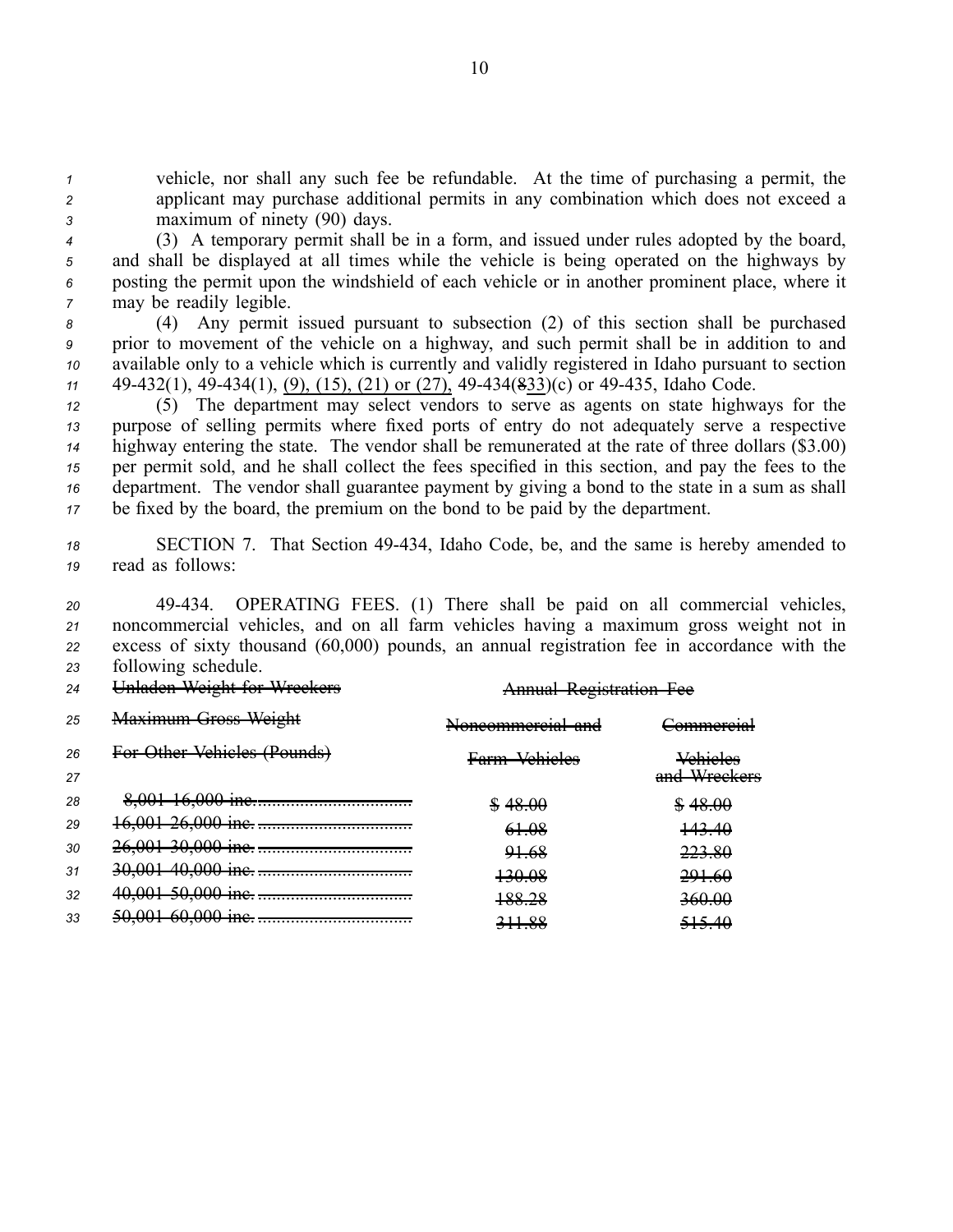| 1        | <b>Unladen Weight for Wreckers</b>                                                                                                                                                           | Annual Registration Fee |              |
|----------|----------------------------------------------------------------------------------------------------------------------------------------------------------------------------------------------|-------------------------|--------------|
| 2        | Maximum Gross Weight                                                                                                                                                                         | Noncommercial and       | Commercial   |
| 3        | For Other Vehicles (Pounds)                                                                                                                                                                  | Farm Vehicles           | Vehicles     |
| 4        |                                                                                                                                                                                              |                         | and Wreckers |
| 5        |                                                                                                                                                                                              | \$72.00                 | \$72.00      |
| 6        |                                                                                                                                                                                              | 85.08                   | 167.40       |
| 7        |                                                                                                                                                                                              | 115.68                  | 247.80       |
| 8        |                                                                                                                                                                                              | 154.08                  | 315.60       |
| 9        |                                                                                                                                                                                              | 212.28                  | 384.00       |
| 10       |                                                                                                                                                                                              |                         |              |
|          | (2) There shall be paid on all commercial vehicles, irrespective of body type, and on all                                                                                                    | 335.88                  | 539.40       |
| 11<br>12 | farm vehicles having a maximum gross weight in excess of sixty thousand (60,000) pounds,                                                                                                     |                         |              |
| 13       | an annual registration fee in the amount prescribed by subsection $(833)$ of this section, as                                                                                                |                         |              |
| 14       | applicable.                                                                                                                                                                                  |                         |              |
| 15       | (3) In addition, the annual registration fee for trailers shall be:                                                                                                                          |                         |              |
| 16       |                                                                                                                                                                                              |                         |              |
| 17       | (b) Rental utility trailer with a gross weight of two thousand $(2,000)$ pounds or less                                                                                                      |                         |              |
| 18       |                                                                                                                                                                                              |                         |              |
| 19       |                                                                                                                                                                                              |                         |              |
| 20       |                                                                                                                                                                                              |                         |              |
| 21       | (4) As an option to the trailer and semitrailer and rental utility trailer annual registrations                                                                                              |                         |              |
| 22       | issued pursuant to subsection (3) of this section, the department may provide a nonexpiring                                                                                                  |                         |              |
| 23<br>24 | registration for trailers and semitrailers, and an optional, extended registration for rental utility<br>trailers.                                                                           |                         |              |
| 25       | (a) For trailers and semitrailers, the nonexpiring registration fee shall be one hundred five                                                                                                |                         |              |
| 26       | fifty-seven dollars and fifty cents $(\$1057.50)$ . The license plate originally issued shall                                                                                                |                         |              |
| 27       | remain on the trailer or semitrailer until the registration is canceled. If the registrant                                                                                                   |                         |              |
| 28       | does not transfer the plate and registration to another trailer or semitrailer titled to the                                                                                                 |                         |              |
| 29       | registrant, the plate and registration shall be canceled and no part of the fee is subject                                                                                                   |                         |              |
| 30       | to refund. Provided however, the registrant may transfer the nonexpiring plate and                                                                                                           |                         |              |
| 31       | registration to another trailer or semitrailer titled to the registrant. The registration                                                                                                    |                         |              |
| 32       | document shall be the official record of the status of the nonexpiring registration. No                                                                                                      |                         |              |
| 33       | pressure-sensitive validation sticker shall be required or issued for such nonexpiring                                                                                                       |                         |              |
| 34       | license plate.                                                                                                                                                                               |                         |              |
| 35       | (b) For rental utility trailers, the registrant may prepay the annual registration for                                                                                                       |                         |              |
| 36<br>37 | an additional one $(1)$ , two $(2)$ , three $(3)$ or four $(4)$ years, but in no event shall the<br>optional registration period extend beyond five (5) years. The fee shall be as specified |                         |              |
| 38       | in subsection $(3)(b)$ or $(c)$ of this section. A pressure-sensitive sticker shall be used to                                                                                               |                         |              |
| 39       | validate the license plate. The license plate shall become void if the owner's interest in                                                                                                   |                         |              |
| 40       | the rental utility trailer changes during the five (5) year period. If the owner fails to enter                                                                                              |                         |              |
| 41       | the rental utility trailer on the annual renewal application during the five (5) year period,                                                                                                |                         |              |
| 42       | the registration record shall be purged. Any unrenewed plate shall be returned to the                                                                                                        |                         |              |
| 43       | department if it is not entered on the renewal application.                                                                                                                                  |                         |              |
| 44       | (5) A fleet registration option is available to owners who have twenty-five (25) or more                                                                                                     |                         |              |

*<sup>45</sup>* commercial or farm vehicles or any combination thereof. Such owners may register all of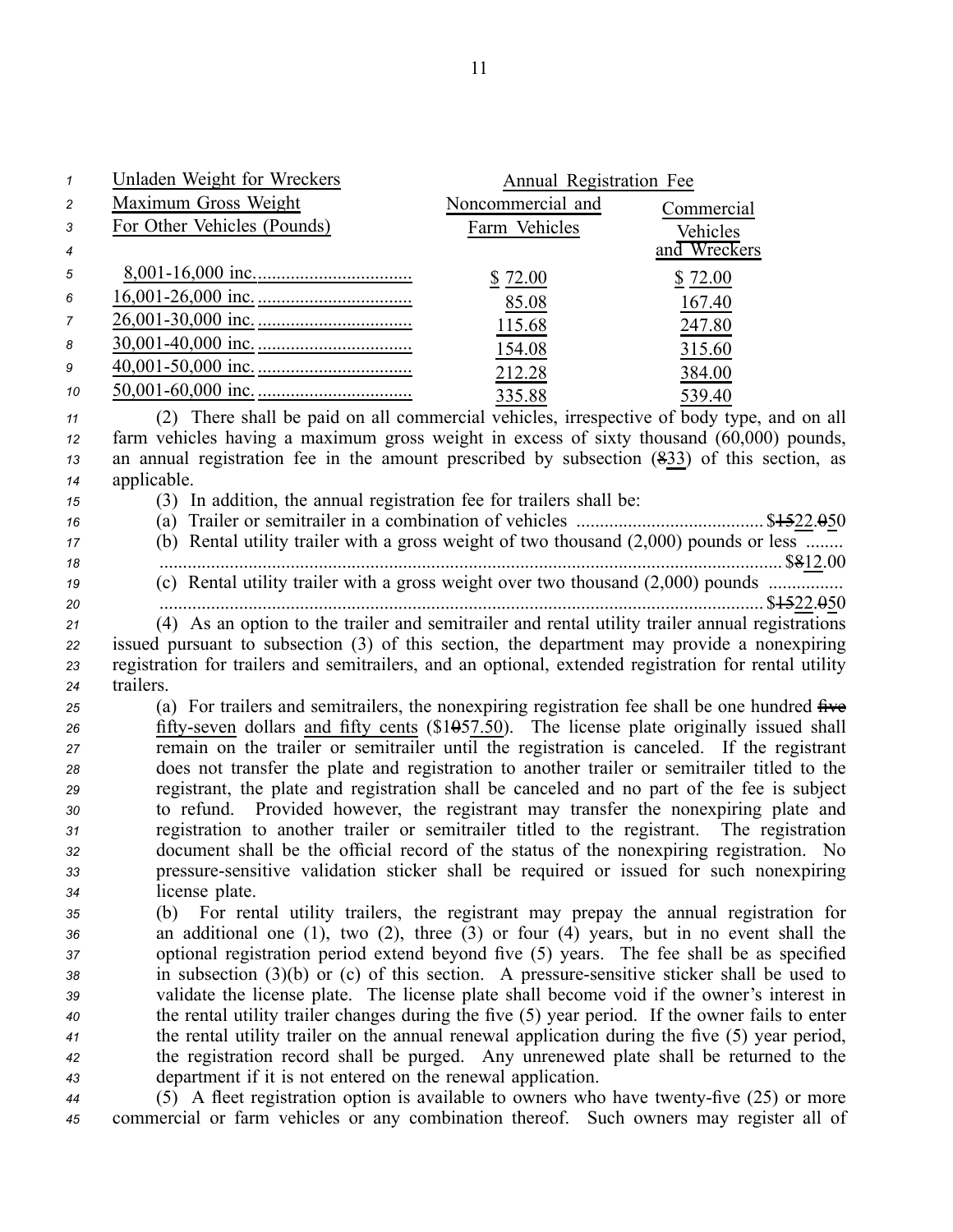their company vehicles with the department in lieu of registering with <sup>a</sup> county assessor. To qualify the fleet must be owned and operated under the unified control of one (1) person and the vehicles must be physically garaged and maintained in two (2) or more counties. Fleet registration shall not include fleets of rental vehicles. The department shall provide <sup>a</sup> registration application to the owner and the owner shall provide all information that the department determines is necessary. The department shall devise <sup>a</sup> special license plate numbering system for fleet-registered vehicles as an alternative to county license plates. The fleet registration application and all subsequent registration renewals shall include the physical address where <sup>a</sup> vehicle is principally used, garaged and maintained. The fleet owner shall repor<sup>t</sup> the physical address to the department upon initial registration, on each renewal, and at any time <sup>a</sup> vehicle registered under this option is permanently transferred to another location.

 (6) If the ownership of <sup>a</sup> vehicle changes during the registration period, the original owner may transfer the plate to another vehicle. The remaining fee shall be credited against the cost of the new registration. Refunds may be given for any unexpired portion of the vehicle registration fee if the plate is not transferred by the owner to another vehicle. Any reques<sup>t</sup> for refund shall include surrender of the license plate, validation sticker and registration document. Owners of vehicles registered under the international registration plan may reques<sup>t</sup> <sup>a</sup> refund of the unexpired portion of the Idaho vehicle registration fee by presenting evidence from the base jurisdiction that the license plate, validation sticker and registration document have been surrendered. A license plate shall not be transferred to another owner when the ownership of <sup>a</sup> vehicle changes. The owner shall obtain <sup>a</sup> replacement plate, validation sticker if required, and <sup>a</sup> registration document when <sup>a</sup> plate is lost, destroyed or becomes illegible.

23 (7) An administrative fee of front six dollars (\$46.00) shall be paid and deposited to the 24 state highway account on all registrations completed by the department under subsection  $(1)$  or *<sup>25</sup>* (833)(a) of this section. Vehicles registered under subsection (833)(b) of this section shall pay 26 the fee provided in section 49-435(2), Idaho Code.

*<sup>27</sup>* (8) Subsections (1), (2), (3), (4) and (7) of this section shall be in full force and effect on *<sup>28</sup>* and after January 1, 2010, through December 31, 2010. Subsections (5) and (6) of this section *<sup>29</sup>* shall be in full force and effect on and after January 1, 2010.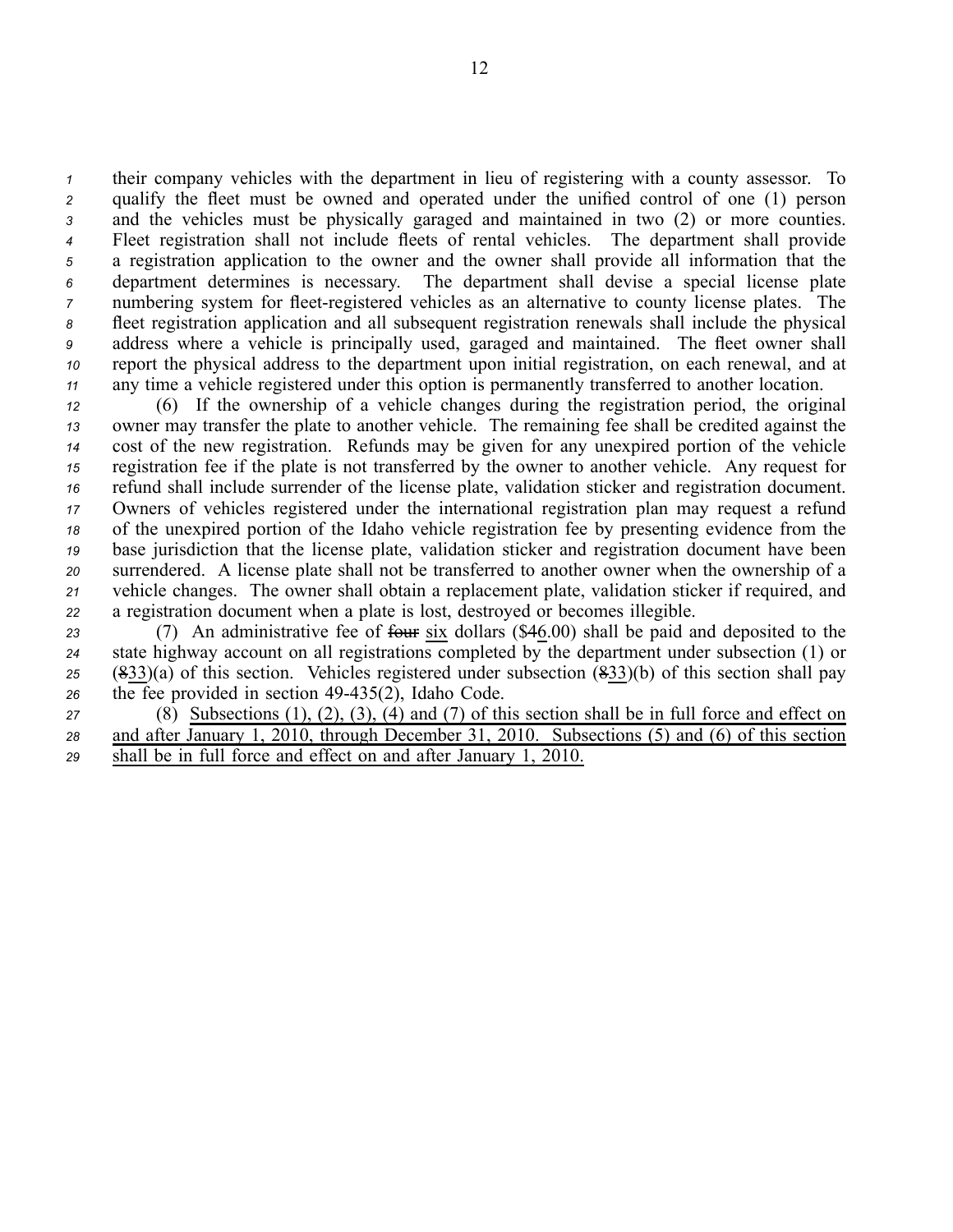| $\mathcal I$   | (9) There shall be paid on all commercial vehicles, noncommercial vehicles, and on all                                                                                              |
|----------------|-------------------------------------------------------------------------------------------------------------------------------------------------------------------------------------|
| $\overline{c}$ | farm vehicles having a maximum gross weight not in excess of sixty thousand $(60,000)$ pounds,                                                                                      |
| 3              | an annual registration fee in accordance with the following schedule.                                                                                                               |
| 4              | Unladen Weight for Wreckers<br>Annual Registration Fee                                                                                                                              |
| 5              | Maximum Gross Weight<br>Noncommercial and<br>Commercial                                                                                                                             |
| 6              | For Other Vehicles (Pounds)<br>Farm Vehicles<br>Vehicles                                                                                                                            |
| 7              | and Wreckers                                                                                                                                                                        |
| 8              | \$79.20<br>\$79.20                                                                                                                                                                  |
| 9              | 93.59<br>184.14                                                                                                                                                                     |
| 10             | 127.25<br>272.58                                                                                                                                                                    |
| 11             | 169.49<br>347.16                                                                                                                                                                    |
| 12             | 233.51<br>422.40                                                                                                                                                                    |
| 13             | 369.47<br>593.34                                                                                                                                                                    |
| 14             | (10) There shall be paid on all commercial vehicles, irrespective of body type, and on all                                                                                          |
| 15             | farm vehicles having a maximum gross weight in excess of sixty thousand (60,000) pounds,                                                                                            |
| 16             | an annual registration fee in the amount prescribed by subsection (33) of this section, as                                                                                          |
| 17             | applicable.                                                                                                                                                                         |
| 18             | (11) In addition, the annual registration fee for trailers shall be:                                                                                                                |
| 19             | (a)                                                                                                                                                                                 |
| 20             | Rental utility trailer with a gross weight of two thousand $(2,000)$ pounds or less<br>(b)                                                                                          |
| 21             |                                                                                                                                                                                     |
| 22             | (c) Rental utility trailer with a gross weight over two thousand $(2,000)$ pounds  \$24.75                                                                                          |
| 23             | (12) As an option to the trailer and semitrailer and rental utility trailer annual registrations                                                                                    |
| 24             | issued pursuant to subsection (11) of this section, the department may provide a nonexpiring                                                                                        |
| 25             | registration for trailers and semitrailers, and an optional, extended registration for rental utility                                                                               |
| 26             | trailers.                                                                                                                                                                           |
| 27             | For trailers and semitrailers, the nonexpiring registration fee shall be one hundred<br>(a)                                                                                         |
| 28             | seventy-three dollars and twenty-five cents (\$173.25). The license plate originally                                                                                                |
| 29             | issued shall remain on the trailer or semitrailer until the registration is canceled. If the                                                                                        |
| 30             | registrant does not transfer the plate and registration to another trailer or semitrailer titled                                                                                    |
| 31             | to the registrant, the plate and registration shall be canceled and no part of the fee is<br>subject to refund. Provided however, the registrant may transfer the nonexpiring plate |
| 32             | and registration to another trailer or semitrailer titled to the registrant. The registration                                                                                       |
| 33<br>34       | document shall be the official record of the status of the nonexpiring registration.<br>N <sub>0</sub>                                                                              |
| 35             | pressure-sensitive validation sticker shall be required or issued for such nonexpiring                                                                                              |
| 36             | license plate.                                                                                                                                                                      |
| 37             | For rental utility trailers, the registrant may prepay the annual registration for<br>(b)                                                                                           |
| 38             | an additional one $(1)$ , two $(2)$ , three $(3)$ or four $(4)$ years, but in no event shall the                                                                                    |
| 39             | optional registration period extend beyond five (5) years. The fee shall be as specified                                                                                            |
| 40             | in subsection $(11)(b)$ or $(c)$ of this section. A pressure-sensitive sticker shall be used to                                                                                     |
| 41             | validate the license plate. The license plate shall become void if the owner's interest in                                                                                          |
| 42             | the rental utility trailer changes during the five (5) year period. If the owner fails to enter                                                                                     |
| 43             | the rental utility trailer on the annual renewal application during the five (5) year period,                                                                                       |
| 44             | the registration record shall be purged. Any unrenewed plate shall be returned to the                                                                                               |
| 45             | department if it is not entered on the renewal application.                                                                                                                         |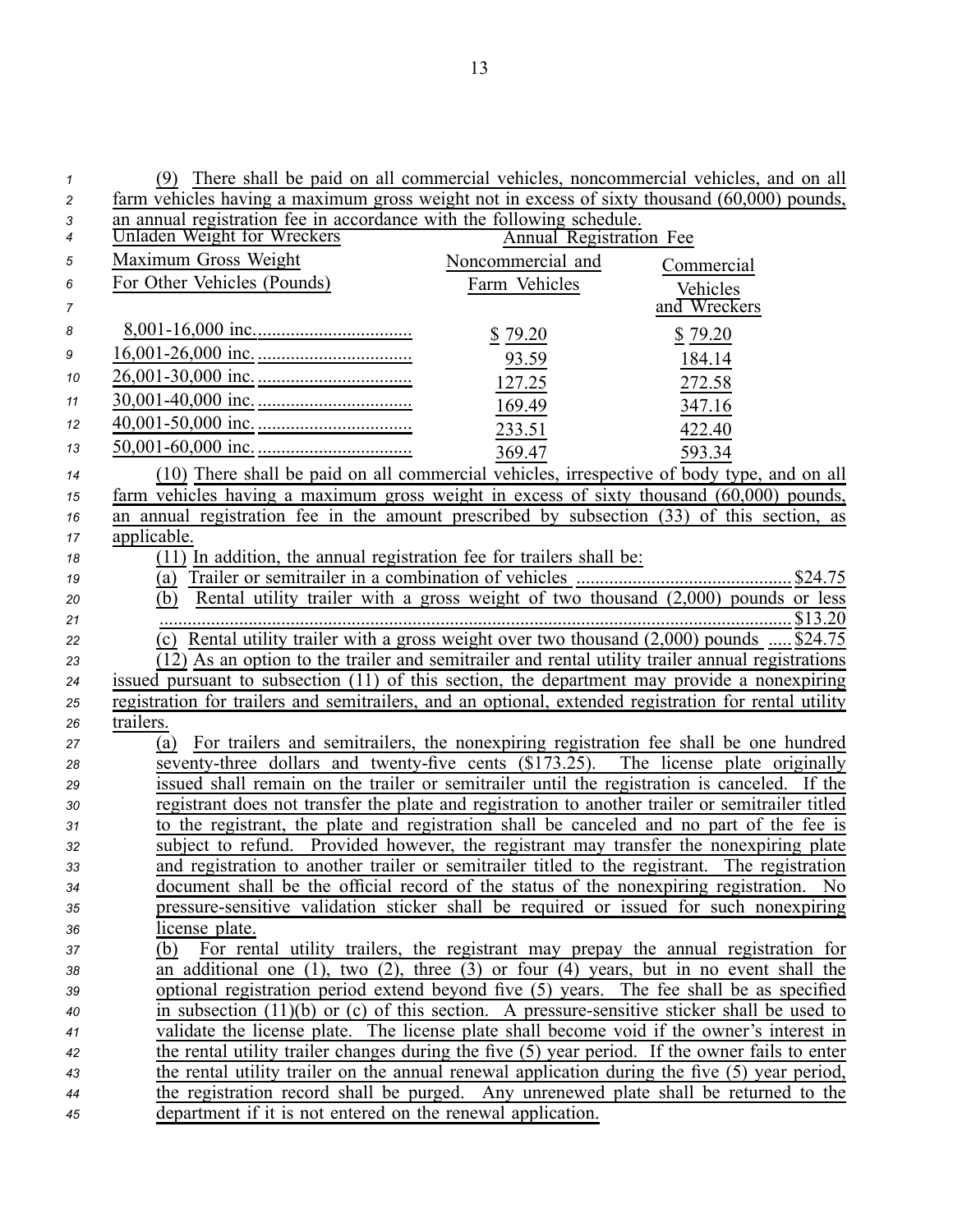| 1              | (13) An administrative fee of six dollars and sixty cents (\$6.60) shall be paid and                                                                                |
|----------------|---------------------------------------------------------------------------------------------------------------------------------------------------------------------|
| $\overline{c}$ | deposited to the state highway account on all registrations completed by the department under                                                                       |
| 3              | subsection (9) or $(33)(a)$ of this section. Vehicles registered under subsection $(33)(b)$ of this                                                                 |
| 4              | section shall pay the fee provided in section 49-435(2), Idaho Code.                                                                                                |
| 5              | (14) Subsections (9) through (13) of this section shall be in full force and effect on and                                                                          |
| 6              | after January 1, 2011, through December 31, 2011.                                                                                                                   |
| 7              | (15) There shall be paid on all commercial vehicles, noncommercial vehicles, and on all                                                                             |
| 8              | farm vehicles having a maximum gross weight not in excess of sixty thousand (60,000) pounds,                                                                        |
| 9              | an annual registration fee in accordance with the following schedule.                                                                                               |
| 10             | Unladen Weight for Wreckers<br><b>Annual Registration Fee</b>                                                                                                       |
| 11             | Maximum Gross Weight<br>Noncommercial and<br>Commercial                                                                                                             |
| 12             | For Other Vehicles (Pounds)<br>Farm Vehicles<br>Vehicles                                                                                                            |
| 13             | and Wreckers                                                                                                                                                        |
| 14             | \$89.10<br>\$89.10                                                                                                                                                  |
| 15             | 105.29<br>207.16                                                                                                                                                    |
| 16             | 306.65<br>143.15                                                                                                                                                    |
| 17             | 190.67<br>390.56                                                                                                                                                    |
| 18             |                                                                                                                                                                     |
| 19             | 262.70<br>475.20                                                                                                                                                    |
|                | 415.65<br>667.51                                                                                                                                                    |
| 20             | (16) There shall be paid on all commercial vehicles, irrespective of body type, and on all                                                                          |
| 21             | farm vehicles having a maximum gross weight in excess of sixty thousand (60,000) pounds,                                                                            |
|                |                                                                                                                                                                     |
| 22             | an annual registration fee in the amount prescribed by subsection (33) of this section, as                                                                          |
| 23             | applicable.                                                                                                                                                         |
| 24             | (17) In addition, the annual registration fee for trailers shall be:                                                                                                |
| 25             | (a)                                                                                                                                                                 |
| 26             | Rental utility trailer with a gross weight of two thousand $(2,000)$ pounds or less<br>(b)                                                                          |
| 27             |                                                                                                                                                                     |
| 28             | (c) Rental utility trailer with a gross weight over two thousand $(2,000)$ pounds  \$27.84                                                                          |
| 29             | (18) As an option to the trailer and semitrailer and rental utility trailer annual registrations                                                                    |
| 30             | issued pursuant to subsection (17) of this section, the department may provide a nonexpiring                                                                        |
| 31             | registration for trailers and semitrailers, and an optional, extended registration for rental utility                                                               |
| 32             | trailers.                                                                                                                                                           |
| 33             | (a) For trailers and semitrailers, the nonexpiring registration fee shall be one hundred                                                                            |
| 34             | ninety-four dollars and ninety-one cents (\$194.91). The license plate originally issued                                                                            |
| 35             | shall remain on the trailer or semitrailer until the registration is canceled. If the registrant                                                                    |
| 36             | does not transfer the plate and registration to another trailer or semitrailer titled to the                                                                        |
| 37             | registrant, the plate and registration shall be canceled and no part of the fee is subject                                                                          |
| 38<br>39       | to refund. Provided however, the registrant may transfer the nonexpiring plate and<br>The registration                                                              |
| 40             | registration to another trailer or semitrailer titled to the registrant.<br>document shall be the official record of the status of the nonexpiring registration. No |
| 41             | pressure-sensitive validation sticker shall be required or issued for such nonexpiring                                                                              |
| 42             | license plate.                                                                                                                                                      |
| 43             | For rental utility trailers, the registrant may prepay the annual registration for<br>(b)                                                                           |
| 44             | an additional one $(1)$ , two $(2)$ , three $(3)$ or four $(4)$ years, but in no event shall the                                                                    |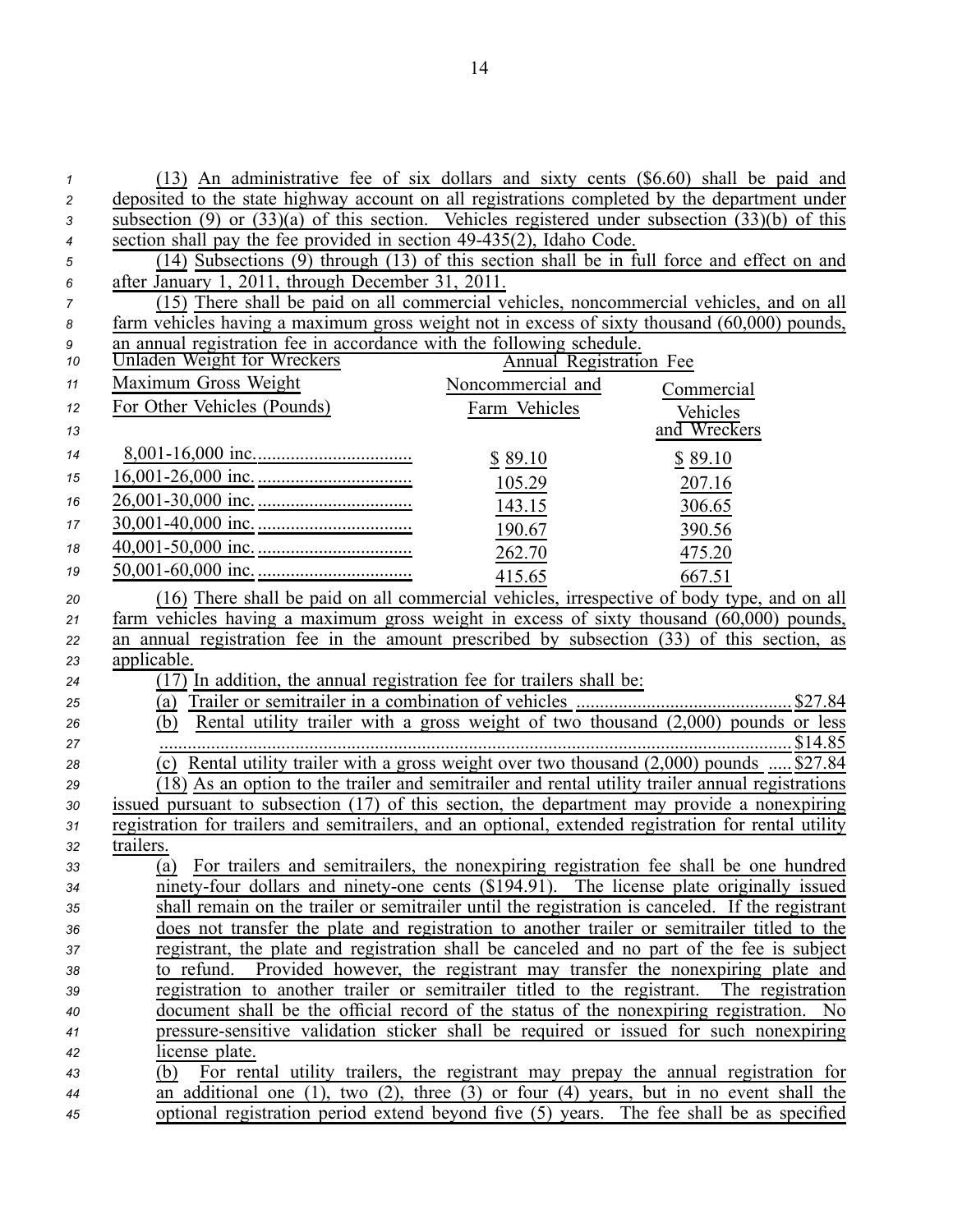| $\mathcal I$   | in subsection $(17)(b)$ or (c) of this section. A pressure-sensitive sticker shall be used to                                                                                           |  |  |  |  |
|----------------|-----------------------------------------------------------------------------------------------------------------------------------------------------------------------------------------|--|--|--|--|
| $\overline{c}$ | validate the license plate. The license plate shall become void if the owner's interest in                                                                                              |  |  |  |  |
| 3              | the rental utility trailer changes during the five (5) year period. If the owner fails to enter                                                                                         |  |  |  |  |
| 4              | the rental utility trailer on the annual renewal application during the five (5) year period,                                                                                           |  |  |  |  |
| 5              | the registration record shall be purged. Any unrenewed plate shall be returned to the                                                                                                   |  |  |  |  |
| 6              | department if it is not entered on the renewal application.                                                                                                                             |  |  |  |  |
| $\overline{7}$ | (19) An administrative fee of seven dollars and forty-three cents (\$7.43) shall be paid and                                                                                            |  |  |  |  |
| 8              | deposited to the state highway account on all registrations completed by the department under                                                                                           |  |  |  |  |
| 9              | subsection (15) or $(33)(a)$ of this section. Vehicles registered under subsection $(33)(b)$ of this                                                                                    |  |  |  |  |
| 10             | section shall pay the fee provided in section 49-435(2), Idaho Code.                                                                                                                    |  |  |  |  |
| 11             | (20) Subsections (15) through (19) of this section shall be in full force and effect on and                                                                                             |  |  |  |  |
| 12             | after January 1, 2012, through December 31, 2012.                                                                                                                                       |  |  |  |  |
| 13             | (21) There shall be paid on all commercial vehicles, noncommercial vehicles, and on all<br>farm vehicles having a maximum gross weight not in excess of sixty thousand (60,000) pounds, |  |  |  |  |
| 14<br>15       | an annual registration fee in accordance with the following schedule.                                                                                                                   |  |  |  |  |
| 16             | Unladen Weight for Wreckers<br><b>Annual Registration Fee</b>                                                                                                                           |  |  |  |  |
| 17             | Maximum Gross Weight<br>Noncommercial and<br>Commercial                                                                                                                                 |  |  |  |  |
| 18             | For Other Vehicles (Pounds)<br>Farm Vehicles                                                                                                                                            |  |  |  |  |
| 19             | Vehicles<br>and Wreckers                                                                                                                                                                |  |  |  |  |
|                |                                                                                                                                                                                         |  |  |  |  |
| 20             | \$102.47<br>\$102.47                                                                                                                                                                    |  |  |  |  |
| 21             | 121.08<br>238.23                                                                                                                                                                        |  |  |  |  |
| 22             | 164.63<br>352.65                                                                                                                                                                        |  |  |  |  |
| 23             | 219.28<br>449.14                                                                                                                                                                        |  |  |  |  |
| 24             | 302.10<br>546.48                                                                                                                                                                        |  |  |  |  |
| 25             | 478.00<br>767.63                                                                                                                                                                        |  |  |  |  |
| 26             | (22) There shall be paid on all commercial vehicles, irrespective of body type, and on all                                                                                              |  |  |  |  |
| 27             | farm vehicles having a maximum gross weight in excess of sixty thousand $(60,000)$ pounds,                                                                                              |  |  |  |  |
| 28             | an annual registration fee in the amount prescribed by subsection (33) of this section, as                                                                                              |  |  |  |  |
| 29             | applicable.                                                                                                                                                                             |  |  |  |  |
| 30             | $\sqrt{(23)}$ In addition, the annual registration fee for trailers shall be:                                                                                                           |  |  |  |  |
| 31             |                                                                                                                                                                                         |  |  |  |  |
| 32             |                                                                                                                                                                                         |  |  |  |  |
| 33             |                                                                                                                                                                                         |  |  |  |  |
| 34             | (c) Rental utility trailer with a gross weight over two thousand $(2,000)$ pounds  \$32.02                                                                                              |  |  |  |  |
| 35             | (24) As an option to the trailer and semitrailer and rental utility trailer annual registrations                                                                                        |  |  |  |  |
| 36             | issued pursuant to subsection (23) of this section, the department may provide a nonexpiring                                                                                            |  |  |  |  |
| 37             | registration for trailers and semitrailers, and an optional, extended registration for rental utility                                                                                   |  |  |  |  |
| 38             | trailers.<br>For trailers and semitrailers, the nonexpiring registration fee shall be two hundred                                                                                       |  |  |  |  |
| 39             | (a)<br>twenty-four dollars and fourteen cents (\$224.14). The license plate originally issued shall                                                                                     |  |  |  |  |
| 40             | remain on the trailer or semitrailer until the registration is canceled. If the registrant                                                                                              |  |  |  |  |
| 41<br>42       | does not transfer the plate and registration to another trailer or semitrailer titled to the                                                                                            |  |  |  |  |
| 43             | registrant, the plate and registration shall be canceled and no part of the fee is subject                                                                                              |  |  |  |  |
| 44             | to refund. Provided however, the registrant may transfer the nonexpiring plate and                                                                                                      |  |  |  |  |
| 45             | registration to another trailer or semitrailer titled to the registrant. The registration                                                                                               |  |  |  |  |
|                |                                                                                                                                                                                         |  |  |  |  |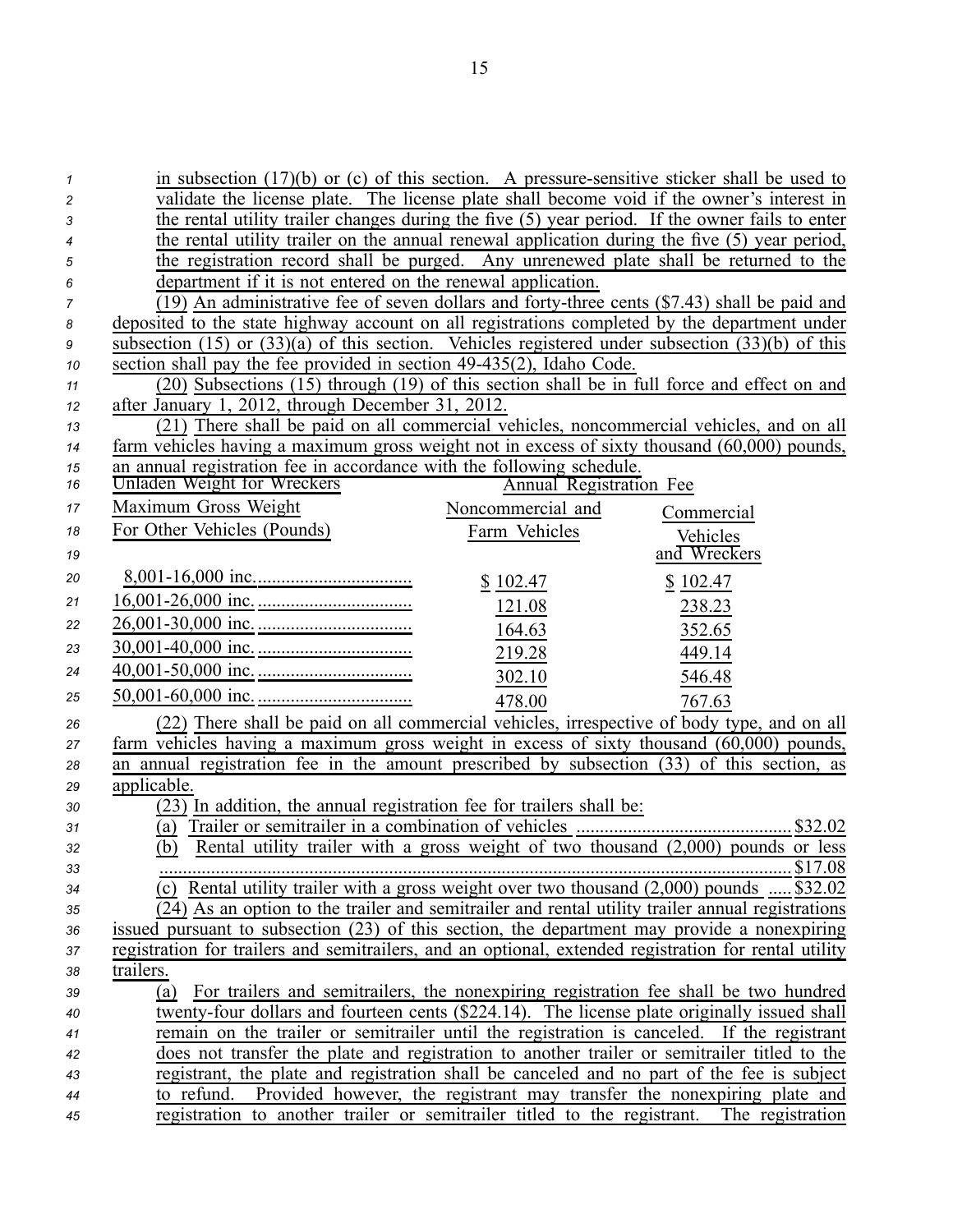| 1      | document shall be the official record of the status of the nonexpiring registration. No<br>pressure-sensitive validation sticker shall be required or issued for such nonexpiring |
|--------|-----------------------------------------------------------------------------------------------------------------------------------------------------------------------------------|
| 2<br>3 | license plate.                                                                                                                                                                    |
| 4      | For rental utility trailers, the registrant may prepay the annual registration for<br>(b)                                                                                         |
| 5      | an additional one $(1)$ , two $(2)$ , three $(3)$ or four $(4)$ years, but in no event shall the                                                                                  |
| 6      | optional registration period extend beyond five (5) years. The fee shall be as specified                                                                                          |
| 7      | in subsection $(23)(b)$ or $(c)$ of this section. A pressure-sensitive sticker shall be used to                                                                                   |
| 8      | validate the license plate. The license plate shall become void if the owner's interest in                                                                                        |
| 9      | the rental utility trailer changes during the five (5) year period. If the owner fails to enter                                                                                   |
| 10     | the rental utility trailer on the annual renewal application during the five (5) year period,                                                                                     |
| 11     | the registration record shall be purged. Any unrenewed plate shall be returned to the                                                                                             |
| 12     | department if it is not entered on the renewal application.                                                                                                                       |
| 13     | (25) An administrative fee of eight dollars and fifty-four cents (\$8.54) shall be paid and                                                                                       |
| 14     | deposited to the state highway account on all registrations completed by the department under                                                                                     |
| 15     | subsection $(21)$ or $(33)(a)$ of this section. Vehicles registered under subsection $(33)(b)$ of this                                                                            |
| 16     | section shall pay the fee provided in section 49-435(2), Idaho Code.                                                                                                              |
| 17     | (26) Subsections (21) through (25) of this section shall be in full force and effect on and                                                                                       |
| 18     | after January 1, 2013, through December 31, 2013.                                                                                                                                 |
| 19     | (27) There shall be paid on all commercial vehicles, noncommercial vehicles, and on all                                                                                           |
| 20     | farm vehicles having a maximum gross weight not in excess of sixty thousand (60,000) pounds,                                                                                      |
| 21     | an annual registration fee in accordance with the following schedule.                                                                                                             |
| 22     | Unladen Weight for Wreckers<br><b>Annual Registration Fee</b>                                                                                                                     |
| 23     | Maximum Gross Weight<br>Noncommercial and<br>Commercial                                                                                                                           |
| 24     | For Other Vehicles (Pounds)<br>Farm Vehicles<br>Vehicles                                                                                                                          |
| 25     | and Wreckers                                                                                                                                                                      |
| 26     | \$120.40<br>\$120.40                                                                                                                                                              |
| 27     | 142.27<br>279.92                                                                                                                                                                  |
| 28     | 193.44<br>414.36                                                                                                                                                                  |
| 29     | 257.65<br>527.74                                                                                                                                                                  |
| 30     | 354.97<br>642.11                                                                                                                                                                  |
| 31     | 561.65<br>901.97                                                                                                                                                                  |
| 32     | (28) There shall be paid on all commercial vehicles, irrespective of body type, and on all                                                                                        |
| 33     | farm vehicles having a maximum gross weight in excess of sixty thousand (60,000) pounds,                                                                                          |
| 34     | an annual registration fee in the amount prescribed by subsection (33) of this section, as                                                                                        |
| 35     | applicable.                                                                                                                                                                       |
| 36     | (29) In addition, the annual registration fee for trailers shall be:                                                                                                              |
| 37     | (a)                                                                                                                                                                               |
| 38     | Rental utility trailer with a gross weight of two thousand $(2,000)$ pounds or less<br>(b)                                                                                        |
| 39     |                                                                                                                                                                                   |
| 40     | (c) Rental utility trailer with a gross weight over two thousand $(2,000)$ pounds  \$37.62                                                                                        |
| 41     | (30) As an option to the trailer and semitrailer and rental utility trailer annual registrations                                                                                  |
| 42     | issued pursuant to subsection (29) of this section, the department may provide a nonexpiring                                                                                      |
| 43     | registration for trailers and semitrailers, and an optional, extended registration for rental utility                                                                             |
| 44     | trailers.                                                                                                                                                                         |

16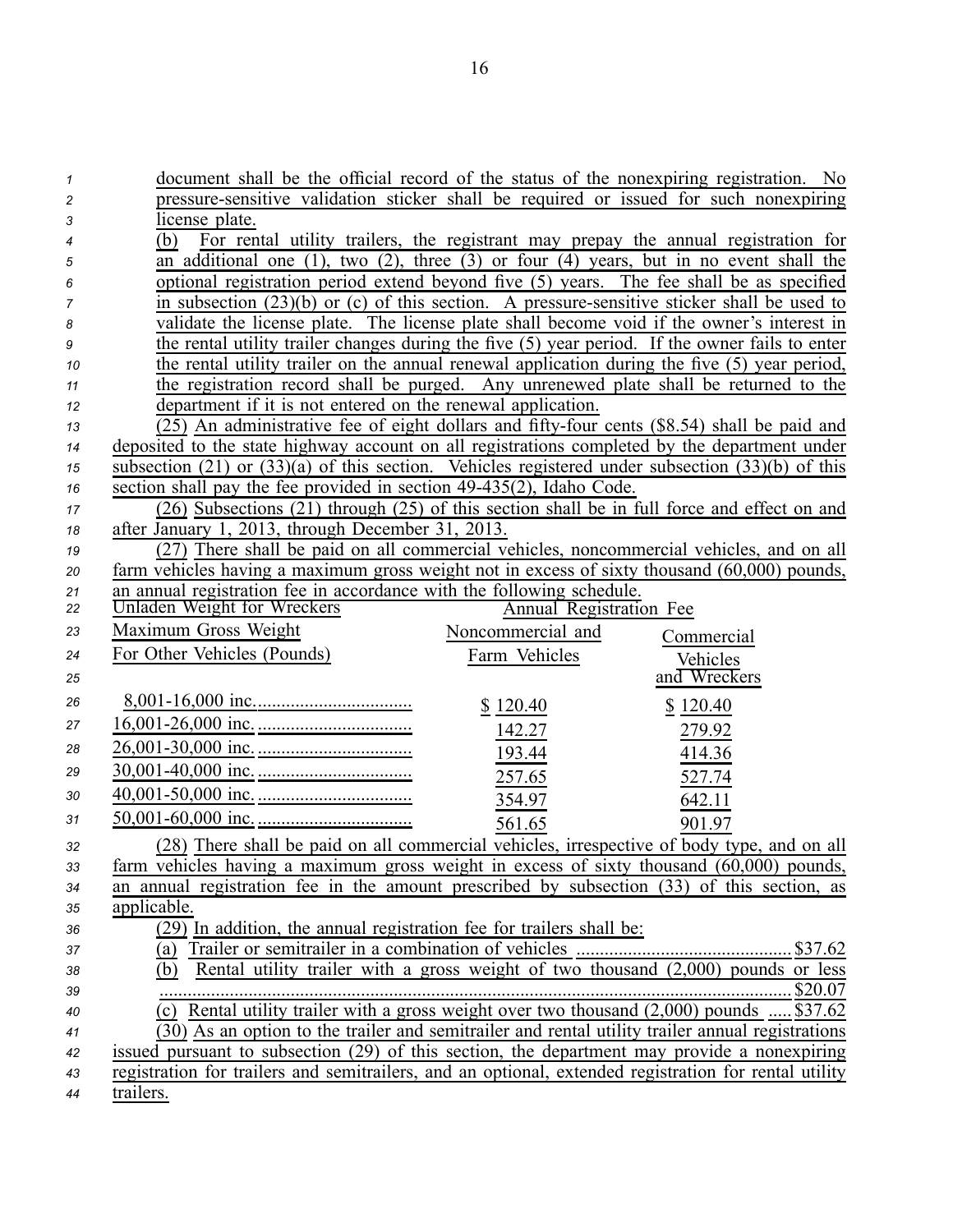(a) For trailers and semitrailers, the nonexpiring registration fee shall be two hundred  $\overline{\text{six}}$  three dollars and thirty-seven cents  $(\$263.37)$ . The license plate originally issued shall remain on the trailer or semitrailer until the registration is canceled. If the registrant does not transfer the plate and registration to another trailer or semitrailer titled to the registrant, the plate and registration shall be canceled and no par<sup>t</sup> of the fee is subject to refund. Provided however, the registrant may transfer the nonexpiring plate and registration to another trailer or semitrailer titled to the registrant. The registration document shall be the official record of the status of the nonexpiring registration. No **pressure-sensitive validation sticker shall be required or issued for such nonexpiring**  license plate. (b) For rental utility trailers, the registrant may prepay the annual registration for an additional one (1), two (2), three (3) or four (4) years, but in no event shall the optional registration period extend beyond five (5) years. The fee shall be as specified in subsection (29)(b) or (c) of this section. A pressure-sensitive sticker shall be used to validate the license plate. The license plate shall become void if the owner's interest in the rental utility trailer changes during the five (5) year period. If the owner fails to enter the rental utility trailer on the annual renewal application during the five (5) year period, the registration record shall be purged. Any unrenewed plate shall be returned to the department if it is not entered on the renewal application. (31) An administrative fee of ten dollars and three cents (\$10.03) shall be paid and deposited to the state highway account on all registrations completed by the department under subsection (27) or (33)(a) of this section. Vehicles registered under subsection (33)(b) of this za section shall pay the fee provided in section 49-435(2), Idaho Code. (32) Subsections (27) through (31) of this section shall be in full force and effect on and after January 1, 2014. (33) There shall be paid on all commercial and farm vehicles having <sup>a</sup> maximum gross weight in excess of sixty thousand (60,000) pounds, <sup>a</sup> registration fee based upon the maximum gross weight of <sup>a</sup> vehicle as declared by the owner and the total number of miles driven on roads and highways in the state, county, city and highway district systems in Idaho, and if registered under the international registration plan (IRP), in all other jurisdictions. The appropriate registration fee shall be determined as follows: (a) If the owner registers vehicles under the international registration plan (IRP), the appropriate mileage column shall be determined by the total miles an owner operated <sup>a</sup> fleet of vehicles on roads and highways in the state, county, city and highway district systems in Idaho and in all other jurisdictions in the preceding year, as defined in section 49117, Idaho Code, and by the maximum gross weight of each vehicle within <sup>a</sup> fleet. (b) If the owner registers vehicles under the international registration plan and determines that the average international registration plan fleet miles, calculated by dividing the total IRP fleet miles in all jurisdictions by the number of registered vehicles, is less than fifty

 thousand one (50,001) miles, the owner may apply to the department for refund of <sup>a</sup> portion of the registration fees paid, consistent with the fee schedules set forth in this section. The department shall provide an application for the refund. An owner making application for refund under this section shall be subject to auditing as provided in section 49439, Idaho Code.

*<sup>45</sup>* (c) If the owner is not registering vehicles under the international registration plan, the *<sup>46</sup>* appropriate mileage column shall be determined by the total miles the owner operated

17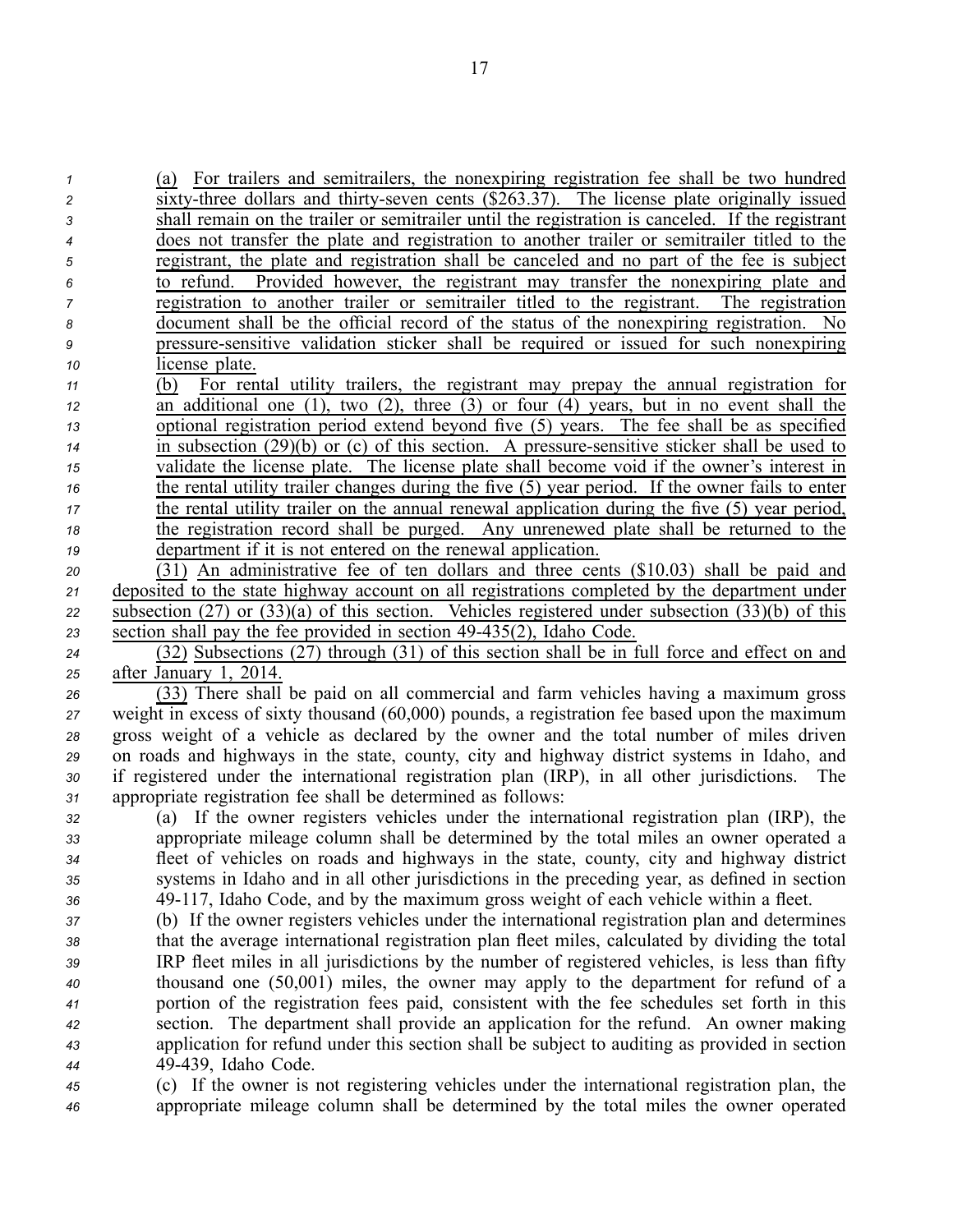| 7                   | each of the venicles to be registered on roads and highways in the state, county, city<br>and highway district systems in Idaho in the preceding year and by the maximum gross |          |                      |                           |             |                    |
|---------------------|--------------------------------------------------------------------------------------------------------------------------------------------------------------------------------|----------|----------------------|---------------------------|-------------|--------------------|
| $\overline{c}$<br>3 | weight of each vehicle.                                                                                                                                                        |          |                      |                           |             |                    |
| 4                   | <del>Maximum Gross</del>                                                                                                                                                       |          |                      |                           |             |                    |
| 5                   | Weight of Vehiele                                                                                                                                                              |          |                      |                           |             |                    |
| 6                   | (Pounds)                                                                                                                                                                       |          |                      | <b>Total Miles Driven</b> |             |                    |
| 7                   |                                                                                                                                                                                | $\pm$ to | $7,501$ to           | $20,001$ to               | $35,001$ to | $\Theta$ ver       |
| 8                   |                                                                                                                                                                                | 7,500    | 20,000               | 35,000                    | 50,000      | 50,000             |
| 9                   | 60,001 62,000                                                                                                                                                                  | \$223    | \$<br>5H             | 789<br>\$                 | \$1,068     | \$1,560            |
| 10                  | <del>62,001 64,000</del>                                                                                                                                                       | \$251    | \$<br>576            | \$<br>890                 | \$1,205     | <del>\$1,760</del> |
| 11                  | <del>64,001 66,000</del>                                                                                                                                                       | \$280    | \$<br>642            | \$<br>992                 | \$1,342     | <del>\$1,960</del> |
| 12                  | 66,001 68,000                                                                                                                                                                  | \$309    | \$<br>707            | \$1,093                   | \$1,479     | <del>\$2,160</del> |
| 13                  | 68,001 70,000                                                                                                                                                                  | \$337    | \$<br>773            | \$1,194                   | \$1,615     | <del>\$2,360</del> |
| 14                  | 70,001 72,000                                                                                                                                                                  | \$366    | \$<br>838            | \$1,295                   | \$1,752     | <del>\$2,560</del> |
| 15                  | <del>72,001 74,000</del>                                                                                                                                                       | \$394    | \$<br>904            | \$1,396                   | \$1,889     | <del>\$2,760</del> |
| 16                  | 74,001 76,000                                                                                                                                                                  | \$423    | $\frac{1}{2}$<br>969 | \$1,498                   | \$2,026     | <del>\$2,960</del> |
| 17                  | 76,001 78,000                                                                                                                                                                  | \$451    | \$1,035              | \$1,599                   | \$2,163     | <del>\$3,160</del> |
| 18                  | 78,001 80,000                                                                                                                                                                  | \$480    | \$1,100              | \$1,700                   | \$2,300     | <del>\$3,360</del> |
| 19                  | 80,001 82,000                                                                                                                                                                  | \$494    | \$1,133              | \$1,751                   | \$2,368     | <del>\$3,460</del> |
| 20                  | 82,001 84,000                                                                                                                                                                  | \$509    | <del>\$1,165</del>   | \$1,801                   | \$2,437     | <del>\$3,560</del> |
| 21                  | 84,001 86,000                                                                                                                                                                  | \$523    | \$1,198              | \$1,852                   | \$2,505     | <del>\$3,660</del> |
| 22                  | 86,001 88,000                                                                                                                                                                  | \$537    | \$1,231              | \$1,902                   | \$2,574     | <del>\$3,760</del> |
| 23                  | 88,001 90,000                                                                                                                                                                  | \$551    | \$1,264              | \$1,953                   | \$2,642     | <del>\$3,860</del> |
| 24                  | 90,001 92,000                                                                                                                                                                  | \$566    | \$1,296              | \$2,004                   | \$2,711     | <del>\$3,960</del> |
| 25                  | 92,001-94,000                                                                                                                                                                  | \$580    | \$1,329              | \$2,054                   | \$2,779     | <del>\$4,060</del> |
| 26                  | 94,001-96,000                                                                                                                                                                  | \$594    | \$1,362              | \$2,105                   | \$2,848     | <del>\$4,160</del> |
| 27                  | 96,001 98,000                                                                                                                                                                  | \$609    | \$1,395              | \$2,155                   | \$2,916     | <del>\$4,260</del> |
| 28                  | 98,001 100,000                                                                                                                                                                 | \$623    | \$1,427              | \$2,206                   | \$2,985     | <del>\$4,360</del> |
| 29                  | 100,001 102,000                                                                                                                                                                | \$637    | \$1,460              | \$2,257                   | \$3,053     | <del>\$4,460</del> |
| 30                  | 102,001 104,000                                                                                                                                                                | \$651    | \$1,493              | \$2,307                   | \$3,121     | <del>\$4,560</del> |
| 31                  | 104.001 106.000                                                                                                                                                                | \$666    | \$1,526              | \$2,358                   | \$3,190     | <del>\$4,660</del> |
| 32                  | 106,001 108,000                                                                                                                                                                | \$680    | <del>\$1,558</del>   | \$2,408                   | \$3,258     | \$4,760            |
| 33                  | 108,001 110,000                                                                                                                                                                | \$694    | <del>\$1,591</del>   | \$2,459                   | \$3,327     | <del>\$4,860</del> |
| 34                  | 110,001 112,000                                                                                                                                                                | \$709    | <del>\$1,624</del>   | \$2,510                   | \$3,395     | <del>\$4,960</del> |
| 35                  | 112,001 114,000                                                                                                                                                                | \$723    | \$1,657              | \$2,560                   | \$3,464     | <del>\$5,060</del> |
| 36                  | 114,001 116,000                                                                                                                                                                | \$737    | \$1,689              | \$2,611                   | \$3,532     | \$5,160            |
| 37                  | <del>116,001 118,000</del>                                                                                                                                                     | \$751    | \$1,722              | \$2,661                   | \$3,601     | <del>\$5,260</del> |
| 38                  | 118,001 120,000                                                                                                                                                                | \$766    | \$1,755              | \$2,712                   | \$3,669     | <del>\$5,360</del> |
| 39                  | 120,001 122,000                                                                                                                                                                | \$780    | \$1,788              | \$2,763                   | \$3,738     | <del>\$5,460</del> |
| 40                  | 122,001 124,000                                                                                                                                                                | \$794    | \$1,820              | \$2,813                   | \$3,806     | <del>\$5,560</del> |
| 41                  | 124,001 126,000                                                                                                                                                                | \$809    | \$1,853              | \$2,864                   | \$3,874     | \$5,660            |

*<sup>1</sup>* each of the vehicles to be registered on roads and highways in the state, county, city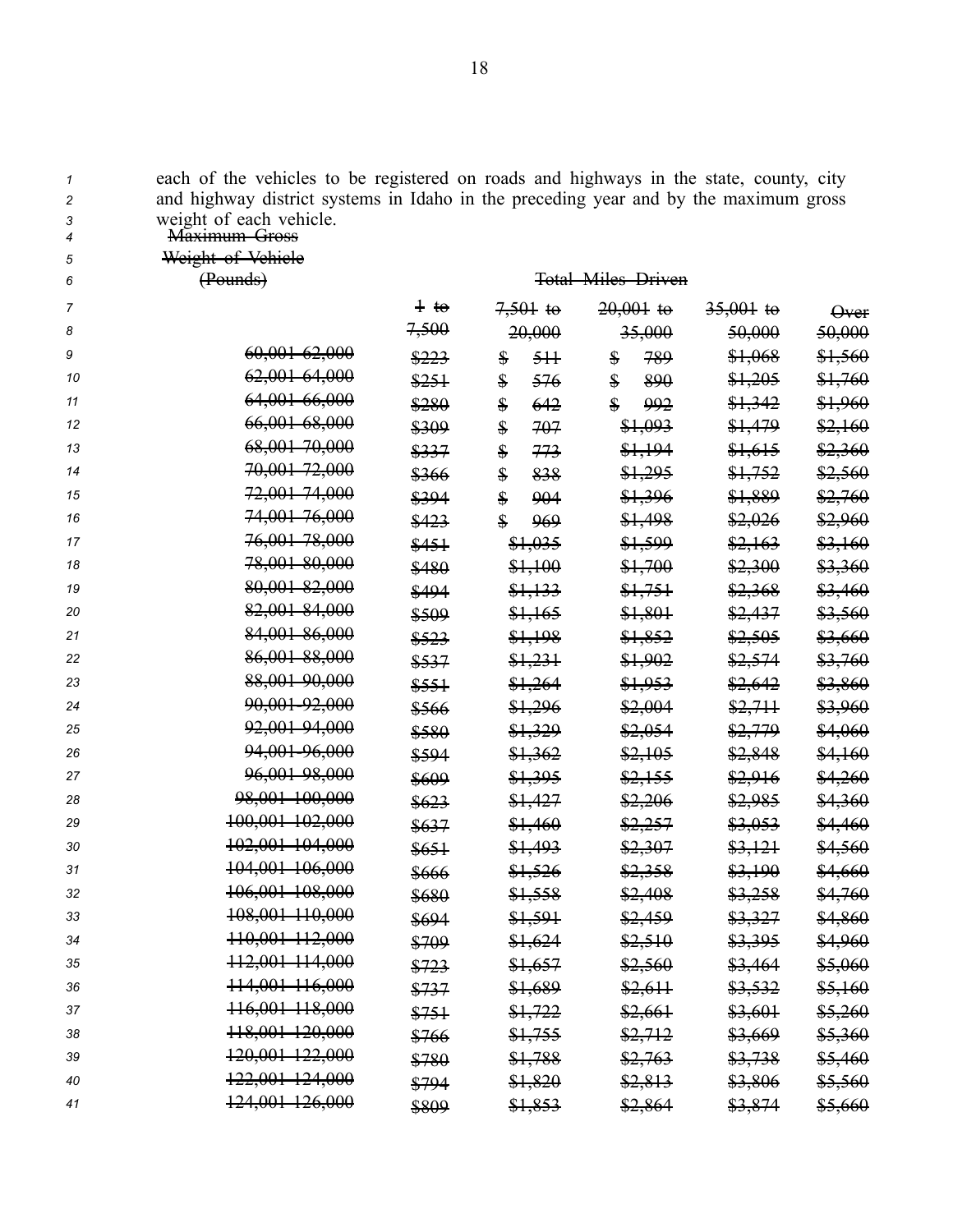| $\mathcal I$        | <del>Maximum Gross</del><br>Weight of Vehiele |                |            |                           |             |                |
|---------------------|-----------------------------------------------|----------------|------------|---------------------------|-------------|----------------|
| $\overline{c}$<br>3 | (Pounds)                                      |                |            | <b>Total Miles Driven</b> |             |                |
| $\overline{4}$      |                                               | $\pm$ to       | $7,501$ to | $20,001$ to               | $35,001$ to | <b>Over</b>    |
| 5                   |                                               | 7,500          | 20,000     | 35,000                    | 50,000      | 50,000         |
| 6                   | 126,001 128,000                               | \$823          | \$1,886    | \$2,914                   | \$3,943     | \$5,760        |
| $\overline{7}$      | 128,001 129,000                               | \$837          | \$1,918    | \$2,965                   | \$4,011     | \$5,860        |
| 8                   | Maximum Gross                                 |                |            |                           |             |                |
| 9                   | Weight of Vehicle                             |                |            |                           |             |                |
| 10                  | (Pounds)                                      |                |            | Total Miles Driven        |             |                |
| 11                  |                                               | $rac{1}{2}$ to | $7,501$ to | $20,001$ to               | $35,001$ to | Over           |
| 12                  |                                               | 7,500          | 20,000     | 35,000                    | 50,000      | 50,000         |
| 13                  | 60,001-62,000                                 | \$234          | \$537      | \$828                     | \$1,121     | \$1,638        |
| 14                  | 62,001-64,000                                 | \$264          | \$605      | <u>\$935</u>              | \$1,265     | \$1,848        |
| 15                  | 64,001-66,000                                 | \$294          | \$674      | \$1,042                   | \$1,409     | \$2,058        |
| 16                  | 66,001-68,000                                 | \$324          | \$742      | \$1,148                   | \$1,553     | \$2,268        |
| 17                  | 68,001-70,000                                 | \$354          | \$812      | \$1,254                   | \$1,696     | \$2,478        |
| 18                  | 70,001-72,000                                 | \$384          | \$880      | \$1,360                   | \$1,840     | \$2,688        |
| 19                  | 72,001-74,000                                 | \$414          | \$949      | \$1,466                   | \$1,983     | \$2,898        |
| 20                  | 74,001-76,000                                 | \$444          | \$1,017    | \$1,573                   | \$2,127     | \$3,108        |
| 21                  | 76,001-78,000                                 | \$474          | \$1,087    | \$1,679                   | \$2,271     | \$3,318        |
| 22                  | 78,001-80,000                                 | \$504          | \$1,155    | \$1,785                   | \$2,415     | \$3,528        |
| 23                  | 80,001-82,000                                 | \$519          | \$1,190    | \$1,839                   | \$2,486     | \$3,633        |
| 24                  | 82,001-84,000                                 | \$534          | \$1,223    | \$1,891                   | \$2,559     | \$3,738        |
| 25                  | 84,001-86,000                                 | \$549          | \$1,258    | \$1,945                   | \$2,630     | \$3,843        |
| 26                  | 86,001-88,000                                 | \$564          | \$1,293    | \$1,997                   | \$2,703     | \$3,948        |
| 27                  | 88,001-90,000                                 | \$579          | \$1,327    | \$2,051                   | \$2,774     | \$4,053        |
| 28                  | 90,001-92,000                                 | \$594          | \$1,361    | \$2,104                   | \$2,847     | \$4,158        |
| 29                  | 92,001-94,000                                 | \$609          | \$1,395    | \$2,157                   | \$2,918     | \$4,263        |
| 30                  | 94,001-96,000                                 | \$624          | \$1,430    | \$2,210                   | \$2,990     | \$4,368        |
| 31                  | 96,001-98,000                                 | <u>\$639</u>   | \$1,465    | \$2,263                   | \$3,062     | <u>\$4,473</u> |
| 32                  | 98,001-100,000                                | <u>\$654</u>   | \$1,498    | \$2,316                   | \$3,134     | <u>\$4,578</u> |
| 33                  | 100,001-102,000                               | <u>\$669</u>   | \$1,533    | \$2,370                   | \$3,206     | \$4,683        |
| 34                  | 102,001-104,000                               | <u>\$684</u>   | \$1,568    | \$2,422                   | \$3,277     | \$4,788        |
| 35                  | 104,001-106,000                               | \$699          | \$1,602    | \$2,476                   | \$3,350     | \$4,893        |
| 36                  | 106,001-108,000                               | \$714          | \$1,636    | \$2,528                   | \$3,421     | <u>\$4,998</u> |
| 37                  | 108,001-110,000                               | <u>\$729</u>   | \$1,671    | \$2,582                   | \$3,493     | \$5,103        |
| 38                  | 110,001-112,000                               | \$744          | \$1,705    | \$2,636                   | \$3,565     | \$5,208        |
| 39                  | 112,001-114,000                               | \$759          | \$1,740    | \$2,688                   | \$3,637     | \$5,313        |
| 40                  | 114,001-116,000                               | \$774          | \$1,773    | \$2,742                   | \$3,709     | \$5,418        |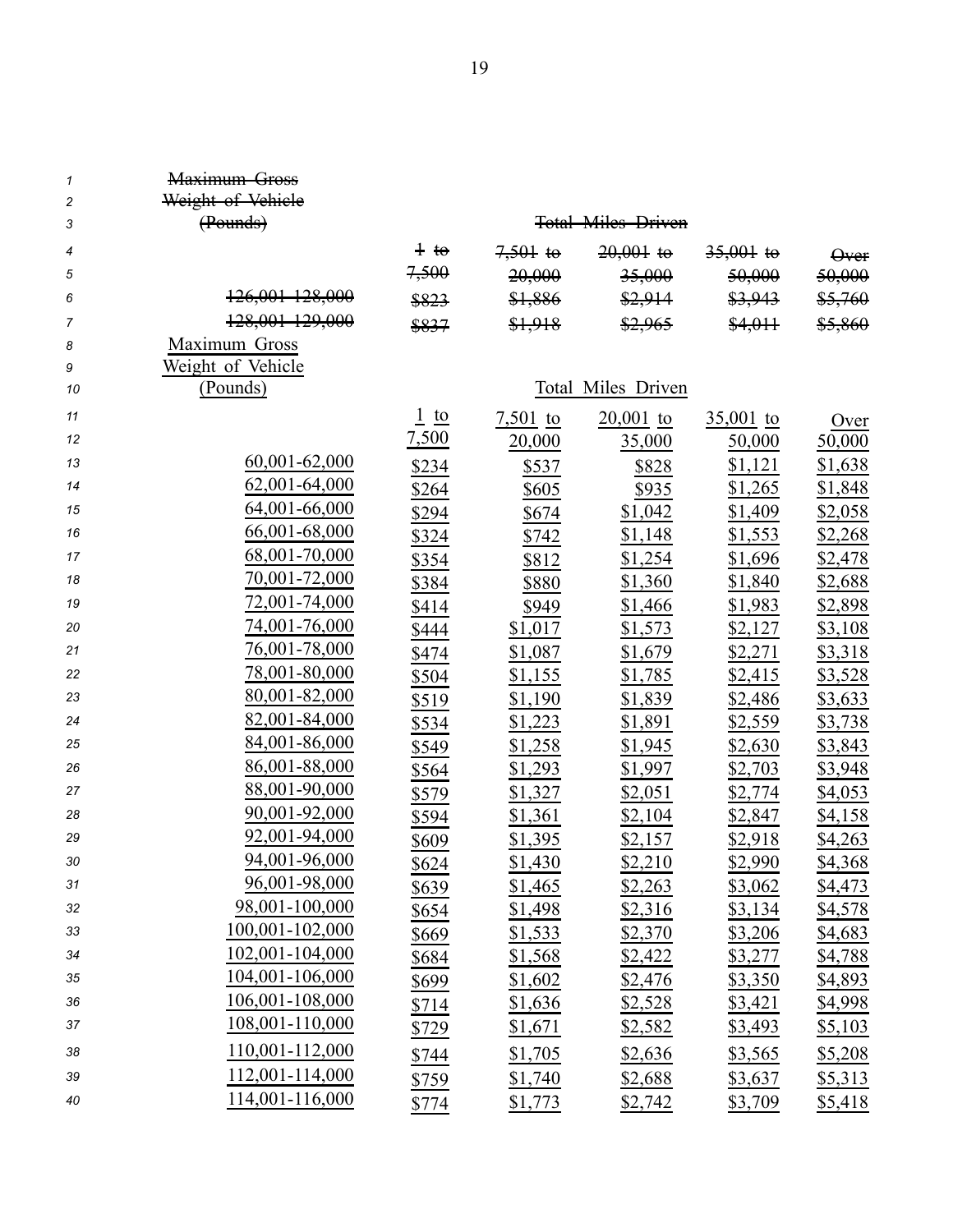| $\mathbf{1}$<br>$\overline{c}$<br>3 | Maximum Gross<br>Weight of Vehicle<br>(Pounds) |                  |          | Total Miles Driven |             |         |
|-------------------------------------|------------------------------------------------|------------------|----------|--------------------|-------------|---------|
| $\overline{4}$                      |                                                | $\frac{1}{2}$ to | 7,501 to | $20,001$ to        | $35,001$ to | Over    |
| 5                                   |                                                | 7,500            | 20,000   | 35,000             | 50,000      | 50,000  |
| 6                                   | 116,001-118,000                                | \$789            | \$1,808  | \$2,794            | \$3,781     | \$5,523 |
| $\overline{7}$                      | 118,001-120,000                                | \$804            | \$1,843  | \$2,848            | \$3,852     | \$5,628 |
| 8                                   | 120,001-122,000                                | \$819            | \$1,877  | \$2,901            | \$3,925     | \$5,733 |
| 9                                   | 122,001-124,000                                | \$834            | \$1,911  | \$2,954            | \$3,996     | \$5,838 |
| 10                                  | 124,001-126,000                                | \$849            | \$1,946  | \$3,007            | \$4,068     | \$5,943 |
| 11                                  | 126,001-128,000                                | \$864            | \$1,980  | \$3,060            | \$4,140     | \$6,048 |
| 12                                  | 128,001-129,000                                | \$879            | \$2,014  | \$3,113            | \$4,212     | \$6,153 |
|                                     |                                                |                  |          |                    |             |         |

 (d) In addition to the fees set forth in paragraphs (a) and (c) of this subsection (833), <sup>14</sup> an owner or operator may purchase a temporary permit as provided in section 49-432(2), Idaho Code, for operation of <sup>a</sup> vehicle at <sup>a</sup> weight in excess of the current, valid, registered maximum gross vehicle weight. The permit so issued shall be specific to the motor vehicle to which it is issued. No permit or fee shall be transferable or apportionable to any other vehicle, nor shall any such fee be refundable.

 (e) Any commercial or farm vehicle registered for more than sixty thousand (60,000) pounds up to one hundred six thousand (106,000) pounds traveling fewer than two thousand five hundred (2,500) miles annually on roads and highways in the state, county, city and highway district systems in Idaho shall pay an annual registration fee of two 23 hundred fifty five sixty-eight dollars (\$25568). The provisions of section 49-437(2), Idaho Code, shall not apply to vehicles registered under this subsection (833)(e).

 (934) (a) During the first registration year that the fee schedule in subsection (8) (c) of this section is in use, an owner shall use the mileage data from the records used to repor<sup>t</sup> the mileage use fee in the immediately preceding year as the basis for determining the appropriate registration fee schedule.

<sup>29</sup> (b) Any owner who registers a motor vehicle for the first time and who has no mileage history for the vehicle shall estimate the miles to determine the appropriate fee schedule in subsection (833)(c) of this section. When estimating the miles, the owner shall provide <sup>a</sup> statement on the application of the method used to arrive at the estimated miles.

 (cb) Any owner using any fee schedule other than the highest fee schedule under subsection (833)(c) of this section, shall certify at the time of registration that the miles operated in the preceding year do not exceed the schedule applied for. Any owner using <sup>a</sup> fee schedule under subsection (833)(c) of this section that is less than the highest schedule shall maintain records to substantiate the use of the schedule as required by section 49439, Idaho Code.

 (1035) An owner registering under subsection (833)(a) or (833)(c) of this section may elect to pay the full annual registration fee at the time of registration or renewal of registration, or an owner may pay at least onequarter (1/4) of the annual registration fee due. The remainder of the annual Idaho registration fee shall be paid in three (3) equal installments on dates as billed by the department.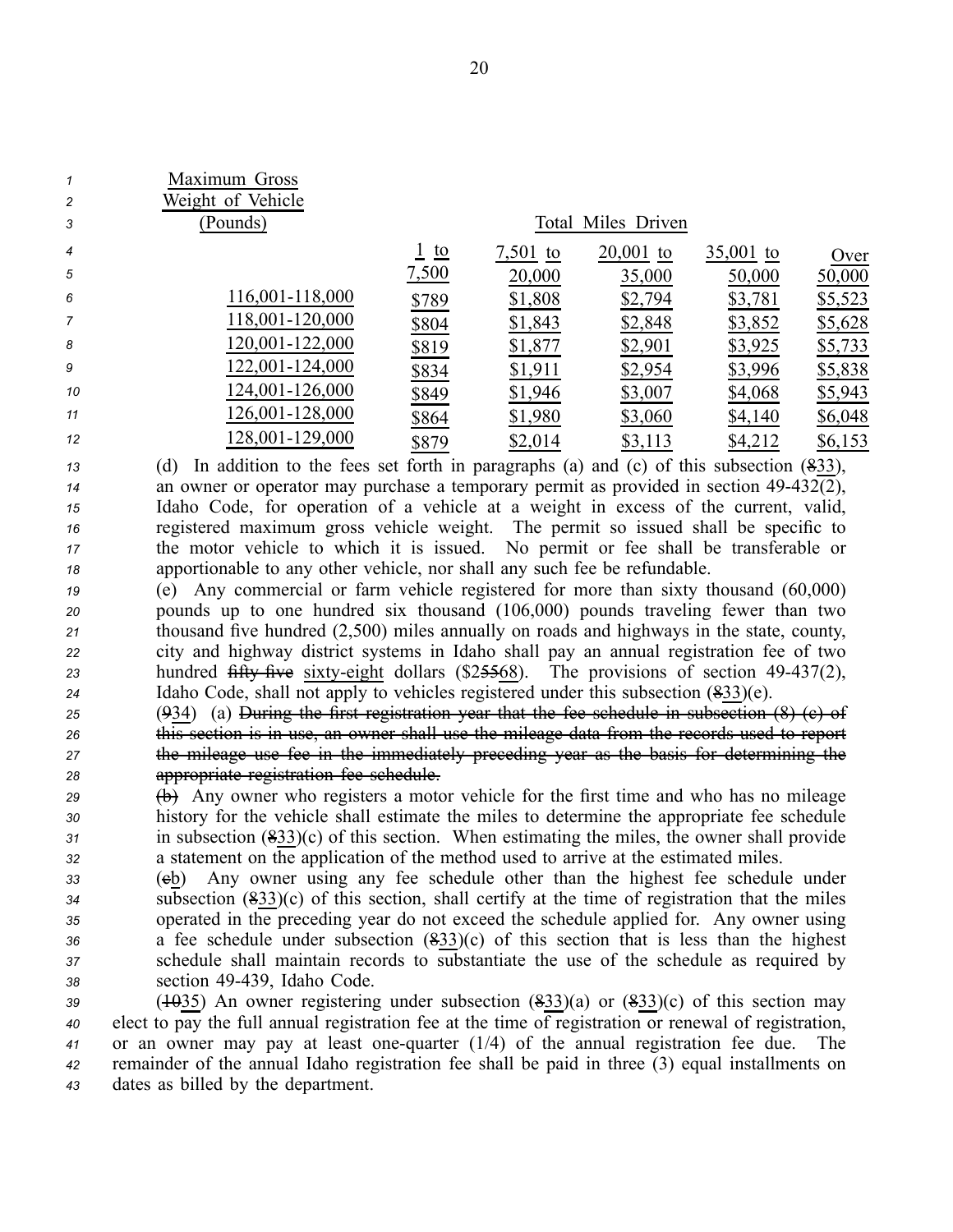(1136) An owner registering or renewing <sup>a</sup> registration under subsection (833)(a) of this z section electing to use installment payments as provided in subsection  $(10035)$  of this section, shall pay all of the fees due to other IRP jurisdictions in addition to onequarter (1/4) of the Idaho fee due at the time of registration or reregistration. The remainder of the annual Idaho registration fee shall be paid in three (3) equal installments on dates as billed by the department.

 (12) If any vehicle or combinations of vehicles haul nonreducible loads, as authorized 8 under the provisions of section 49-1004, Idaho Code, and weigh less than the starting weights per axle configuration listed in column 1 of subsection (2), section 491004, Idaho Code, then and in that event there shall be paid for that vehicle, in addition to the other fees required in this section, an additional use fee of 2.1 mills per mile for each two thousand (2,000) pounds or fraction thereof of the maximum gross weight in excess of those set forth in section 491001, Idaho Code.

*<sup>14</sup>* SECTION 8. That Section 49435, Idaho Code, be, and the same is hereby amended to *<sup>15</sup>* read as follows:

 49435. PROPORTIONAL REGISTRATION OF COMMERCIAL VEHICLES. (1) Any owner engaged in operating one (1) or more fleets of commercial vehicles may, in lieu of the registration fees imposed by section 49434, Idaho Code, register each fleet for operation in this state by filing an application with the department which shall contain the information required by the international registration plan (IRP) agreement. Any owner who makes application for proportional registration under the provisions of the international registration plan shall comply with the terms and conditions of the IRP agreement.

 (2) The department shall register the vehicle so described and identified and may issue license plates or distinctive sticker or other suitable identification device for each vehicle listed in the application upon paymen<sup>t</sup> of the fees required under subsections (1) and through (833) of section 49434, Idaho Code, as applicable, and an additional identification charge of eight fourteen dollars (\$814.00) per vehicle. The fees collected for the additional identification shall be deposited to the state highway account. A registration card shall be issued for each proportionally registered vehicle appropriately identifying it which shall be carried in or upon the vehicle identified at all times.

*<sup>31</sup>* (3) Fleet vehicles so registered and identified shall be deemed to be fully licensed and *<sup>32</sup>* registered in this state for any type of movement or operation.

 (4) The right to the privilege and benefits of proportional registration of fleet vehicles extended by this section, or by any contract, agreement, arrangemen<sup>t</sup> or declaration made under the authority provided in section 49201, Idaho Code, shall be subject to the condition that each fleet vehicle proportionally registered shall also be proportionally or otherwise properly registered in at least one (1) other jurisdiction during the period for which it is proportionally registered in this state.

 (5) No provision of this section relating to proportional registration of fleet vehicles shall be construed as requiring any vehicle to be proportionally registered if it is otherwise registered in this state for the operation in which it is engaged including regular registration or temporary trip permit.

*<sup>43</sup>* SECTION 9. That Section 49439, Idaho Code, be, and the same is hereby amended to *<sup>44</sup>* read as follows: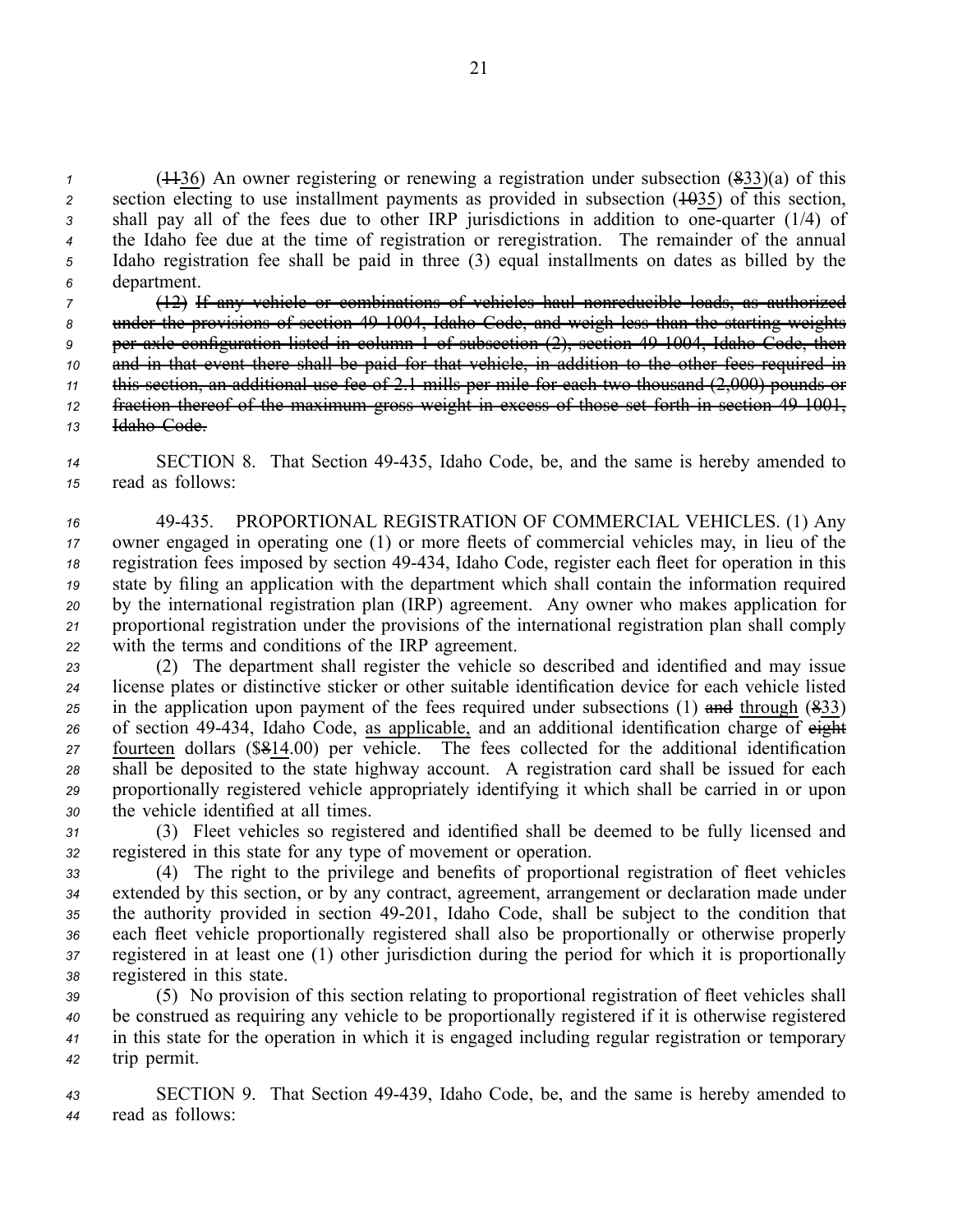*<sup>1</sup>* 49439. AUDIT GUIDELINES. (1) The state tax commission on behalf of the *<sup>2</sup>* department may audit an owner of motor vehicles subject to fees pursuan<sup>t</sup> to this chapter.

 (2) Every owner whose fees are computed as specified in section 49434 or 49435, Idaho Code, except those registering under subsection (833)(c) of section 49-434, Idaho Code, for over fifty thousand (50,000) miles driven, shall maintain records and permit the state tax commission to inspect the records upon reques<sup>t</sup> to substantiate that the actual miles traveled, if using a mileage schedule in subsection (833)(c) of section 49-434, Idaho Code, are less than the maximum mileage schedule.

 (3) When the records are maintained outside this state by owners engaged in transportation in this state, the owner shall reimburse the state tax commission for reasonable expenses incurred by the state tax commission in conducting audits of those records and accounts at the out-of-state location. The owner or the state tax commission may request that the records be presented at <sup>a</sup> place within the state designated by the state tax commission. The records must be presented by <sup>a</sup> representative of the owner who is familiar with the records and who is responsible for the safekeeping of the records.

 (4) Every owner is required to maintain records for the current year and the three (3) years immediately preceding. If an assessment has been made, such audit assessment may be collected by <sup>a</sup> proceeding in court within <sup>a</sup> period of three (3) years after the assessment or <sup>a</sup> final order entered pursuan<sup>t</sup> to subsection (7) of this section.

 (5) An owner who fails to maintain records as required by the provisions of this section 21 may have the registration of all vehicles registered under section 49-434 or 49-435, Idaho Code, suspended until such time as adequate records as required by the provisions of this section are provided. In the event that the owner does not produce records, the state tax commission may generate <sup>a</sup> notice of deficiency based on an estimate of the operation. The state tax commission shall develop <sup>a</sup> methodology to be used to calculate <sup>a</sup> notice of deficiency based on an estimate of the operation. That methodology shall be in accordance with the international registration plan and international fuel tax agreemen<sup>t</sup> guidelines.

 (6) The state tax commission shall provide the carrier with notice of deficiency and the opportunity to use the appeals process prior to <sup>a</sup> suspension. An owner may contest <sup>a</sup> notice of deficiency made by the state tax commission within thirty (30) days from receipt of the notice by filing an appeal in accordance with sections  $63-3045$ ,  $63-3045B$ ,  $63-3047$ ,  $63-3048$ 32 and 63-3049, Idaho Code.

 (7) An owner, as identified by the state tax commission, who fails to pay any audit assessment due is subject to suspension of vehicle registrations. A reinstatement fee of forty dollars (\$40.00) shall be imposed in addition to <sup>a</sup> penalty of ten percen<sup>t</sup> (10%) of the amount of audit assessment determined to be due, plus interest of one percen<sup>t</sup> (1%) of the amount of the audit assessment due for each month or fraction thereof after the original registration fee became due. An order suspending the vehicle registration shall be mailed to the owner by the department. The suspension shall be canceled if the paymen<sup>t</sup> due is made, plus penalty and interest, along with the reinstatement fee of forty dollars (\$40.00) per carrier within fifteen (15) days after receipt of the suspension order. The reinstatement fees shall be deposited to the state highway account. The department shall not reregister or permit <sup>a</sup> vehicle to operate on <sup>a</sup> trip permit until all audit assessments, penalties and interest have been paid.

*<sup>44</sup>* SECTION 10. That Section 49443, Idaho Code, be, and the same is hereby amended to *<sup>45</sup>* read as follows: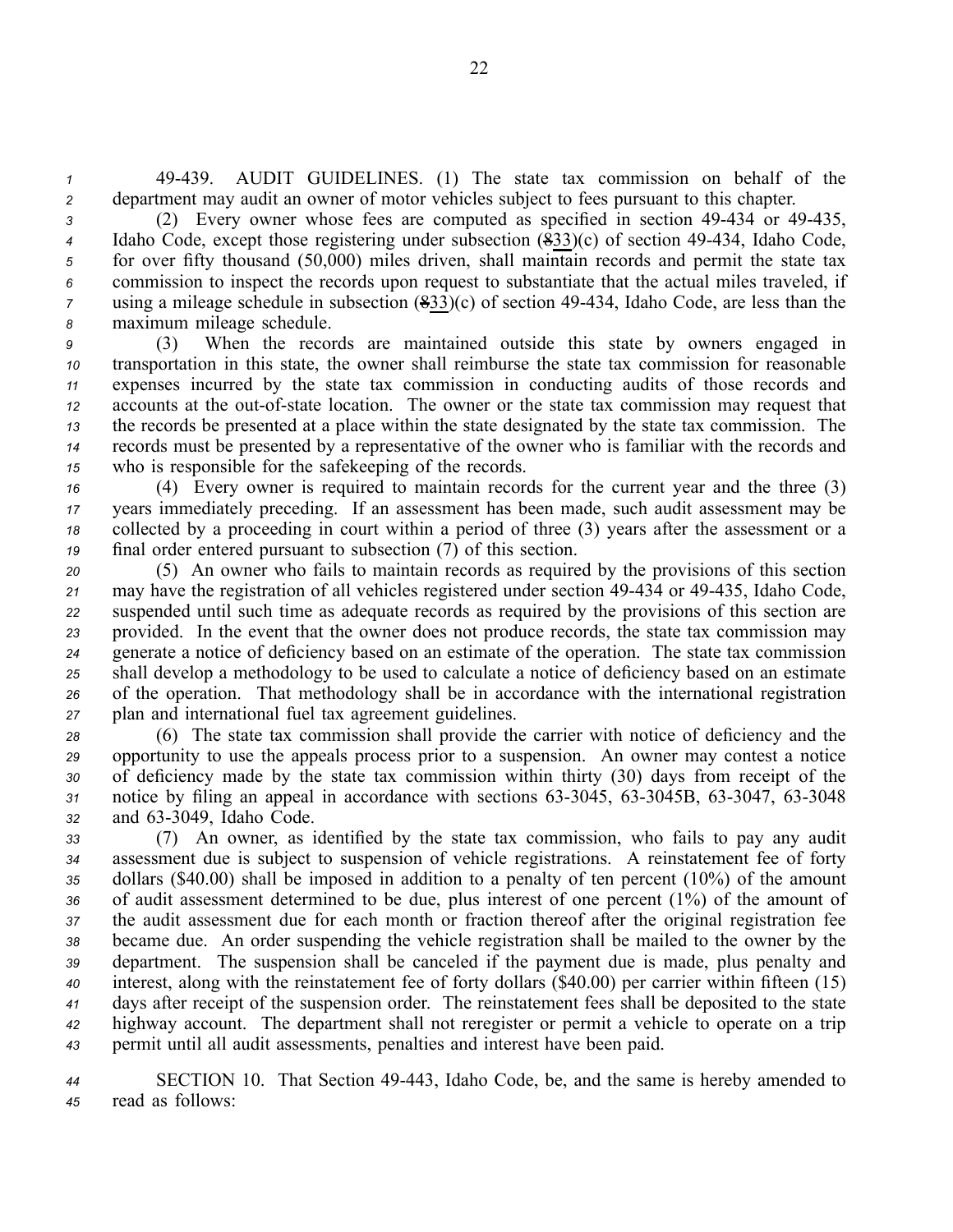49443. LICENSE PLATES TO BE FURNISHED BY DEPARTMENT – FORM AND CONTENTS. (1) The assessor or the department shall furnish to every owner whose vehicle is registered or licensed by that office, pursuant to sections 49-402 and 49-402A, Idaho Code, <sup>4</sup> one (1) license plate for vehicles registered under the provisions of section 49-406, 49-406A 5 or 49-408, Idaho Code, or a motorcycle, trailer, truck-tractor, or semitrailer; one (1) restricted vehicle license plate for all-terrain vehicles, utility type vehicles and motorbikes licensed pursuan<sup>t</sup> to this chapter; and two (2) license plates for every other motor vehicle. If <sup>a</sup> vehicle is issued one (1) plate only, that plate shall be displayed in accordance with the provisions of section 49428, Idaho Code. For vehicles registered under the provisions of section 49407, Idaho Code, the applicant shall provide one (1) plate to be displayed on the rear of the vehicle.

 Commencing January 1, 1992, the color and design of the plates shall be comparable to the color and design of the statehood centennial issue of license plates with blue numerals and letters on <sup>a</sup> multicolored red, white and blue background. Each license plate must bear upon its face the inscriptions "Famous Potatoes" and "Scenic Idaho." The restricted vehicle license plate for all-terrain vehicles, utility type vehicles and motorbikes shall be a white background with black numerals and letters, with "Idaho Restricted Vehicle" and the year of its expiration on its face and no other inscription. The restricted vehicle license plate shall be the same size required for the motorcycle license plate.

 Every license plate shall have displayed upon it the registration number assigned to the vehicle and its owner and the name "Idaho" which may be abbreviated. The plates issued under the provisions of section  $49-402(1)$ ,  $(5)$ ,  $(9)$ ,  $(13)$  and  $(17)$ , Idaho Code, and the required letters and numerals, including an identification of the county in which the motor vehicle to which the plates will be affixed is registered, shall be of sufficient size to be plainly readable 24 from a distance of seventy-five (75) feet during daylight, and each license plate and registration sticker shall be treated with <sup>a</sup> fully reflectorized material according to specifications prescribed by the board.

 (2) License plates shall be valid for <sup>a</sup> period of seven (7) years beginning with the date of issuance of new plates. At the end of the sixth year, the registered owner shall receive notice of the date upon which the plates will expire. The department shall implement <sup>a</sup> 30 plate-number reservation program beginning prior to the 1999 plate issue and following once every seven (7) years thereafter, for a limited plate-number sequence in each county which chooses to offer <sup>a</sup> reservation program. Requests for license plate number reservations shall be submitted to the county during the open reservation period established by the department. The department may charge <sup>a</sup> minimal fee as determined by the board to recover costs to the department for reservation of license plate numbers. The provisions of this subsection (2) shall not apply to any license plates issued pursuan<sup>t</sup> to the provisions of subsection (4), (12), (18), 37 (24) or (30) of section 49-434<del>(4)</del>, Idaho Code.

 (3) If <sup>a</sup> license plate number has expired as provided in subsection (2) of this section and the number was not reserved, or if the vehicle registration is not renewed within sixty (60) days of its expiration, the plate number shall be available for use by another registrant. To obtain <sup>a</sup> specific number in the recycled license plate number file, the owner of <sup>a</sup> registered vehicle shall pay <sup>a</sup> one (1) time fee as determined by rule of the board.

 The provisions of this subsection shall apply only to vehicles registered under the provisions of subsections (1), (5), (9), (13) and (17) of section 49402(1), Idaho Code, and 45 subsections (1), (9), (15), (21) and (27) of section  $49-434(1)$ , Idaho Code, as it applies to noncommercial vehicles.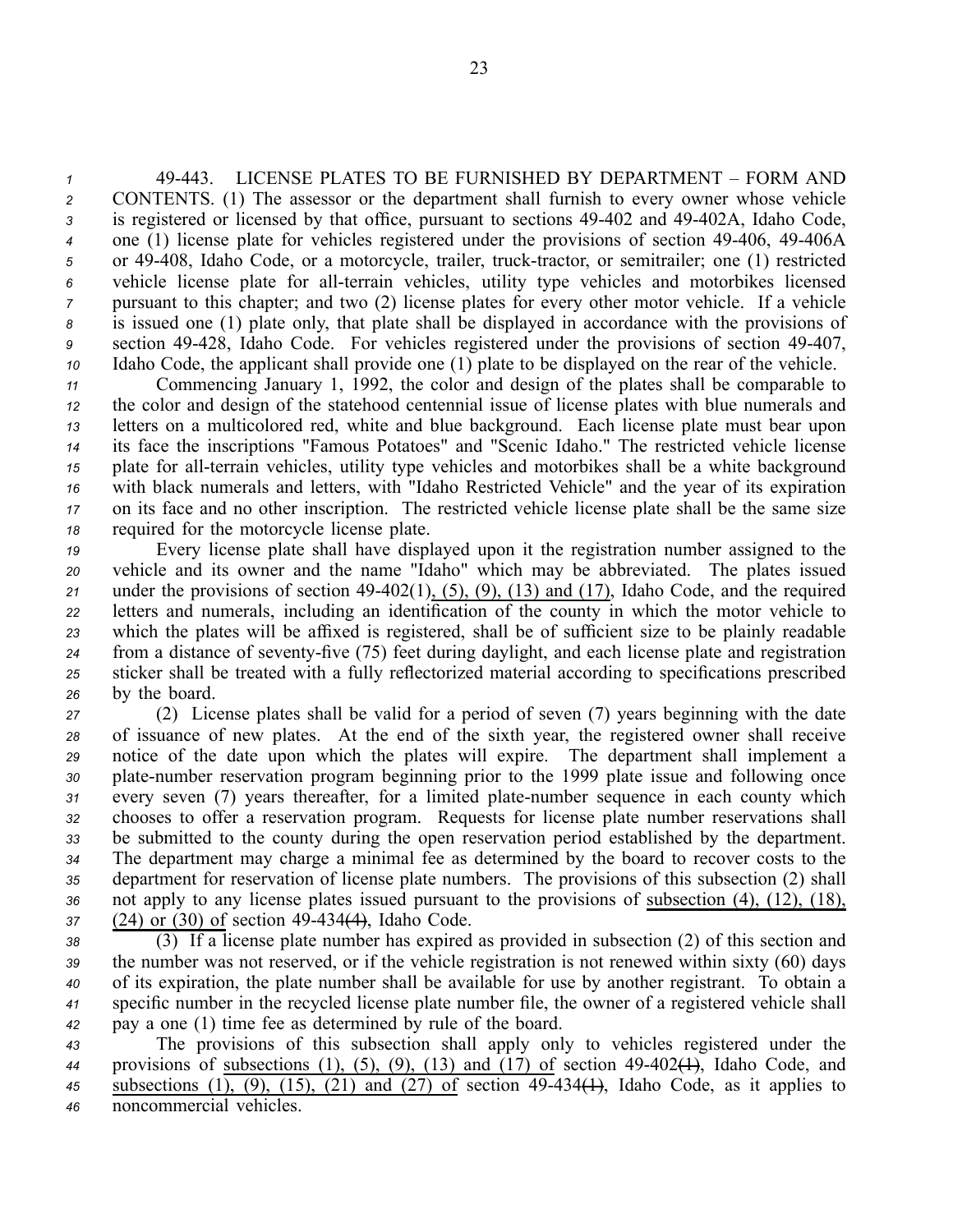(4) License plates issued for vehicles required to be registered in accordance with 2 the provisions of sections 49-402 and 49-402A, Idaho Code, shall be issued color coded registration validation stickers showing the year of registration. Each registration validation sticker shall bear <sup>a</sup> number from 1 through 12, which number shall correspond to the month of the calendar year in which the registration of the vehicle expires and shall be affixed to the lower right-hand corner of the plates within the outlined rectangular area.

 (5) License plates for utility trailers registered under the provisions of section 49402A, Idaho Code, which are issued for five (5) or ten (10) years and license plates for rental utility trailers registered under the provisions of section 49434, Idaho Code, which are issued for up to five (5) years, shall use the design in effect on the date of manufacture. If <sup>a</sup> design change occurs, plates from the effective date of the design change shall be manufactured using the new design. Unexpired plates need not be reissued to conform to <sup>a</sup> design change.

 (6) For license plates which are lost, stolen, mutilated, or illegible, the owner shall apply for <sup>a</sup> duplicate or substitute. The assessor shall also furnish for each registration, and to validate the license plate, a pressure-sensitive, uniquely-numbered registration sticker, except 16 for trailers and semitrailers registered under the nonexpiring provisions in section 49-434, Idaho Code. License plates issued for state, county and city motor vehicles shall be permanen<sup>t</sup> and remain on the vehicle for which issued from year to year, and need no renewal or validation *<sup>19</sup>* sticker.

 (7) Whenever <sup>a</sup> vehicle is completely destroyed by fire or accident and the operator submits satisfactory proof of that destruction to the department or appropriate assessor's office, the registration use increment and fees shall be transferred to the replacement vehicle for <sup>a</sup> service transfer fee of five seven dollars and fifty cents (\$57.050), which fee shall be retained by the registering authority. None of the original fees shall be subject to refund.

 (8) Whenever <sup>a</sup> vehicle is completely destroyed by fire or accident and the operator submits satisfactory proof of that destruction to the department or appropriate assessor's office, the registration use increment and fees shall be transferred to the replacement vehicle for <sup>a</sup> 28 service transfer fee of eight dollars and twenty-five cents (\$8.25), which fee shall be retained by the registering authority. None of the original fees shall be subject to refund.

 (9) Whenever <sup>a</sup> vehicle is completely destroyed by fire or accident and the operator submits satisfactory proof of that destruction to the department or appropriate assessor's office, the registration use increment and fees shall be transferred to the replacement vehicle for <sup>a</sup> 33 service transfer fee of nine dollars and twenty-eight cents (\$9.28), which fee shall be retained by the registering authority. None of the original fees shall be subject to refund.

 (10) Whenever <sup>a</sup> vehicle is completely destroyed by fire or accident and the operator submits satisfactory proof of that destruction to the department or appropriate assessor's office, the registration use increment and fees shall be transferred to the replacement vehicle for <sup>a</sup> service transfer fee of ten dollars and sixty-seven cents  $(\$10.67)$ , which fee shall be retained by the registering authority. None of the original fees shall be subject to refund.

 (11) Whenever <sup>a</sup> vehicle is completely destroyed by fire or accident and the operator submits satisfactory proof of that destruction to the department or appropriate assessor's office, the registration use increment and fees shall be transferred to the replacement vehicle for <sup>a</sup> 43 service transfer fee of twelve dollars and fifty-three cents (\$12.53), which fee shall be retained by the registering authority. None of the original fees shall be subject to refund.

*<sup>45</sup>* (12) The department shall furnish to every owner whose vehicle is registered under 46 sections 49-434 and 49-435, Idaho Code, a pressure-sensitive, uniquely-numbered registration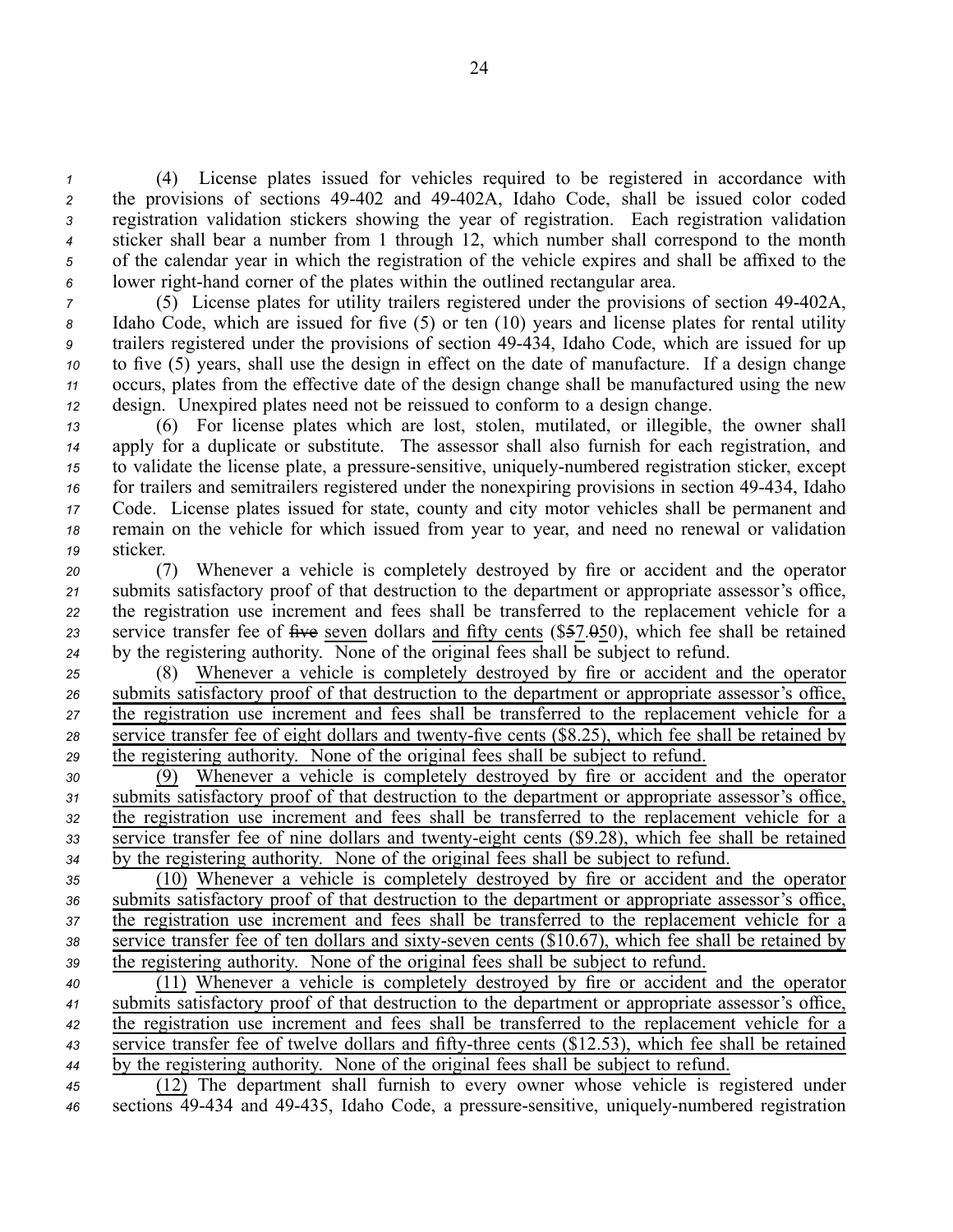sticker to validate the license plate, provided however, the provisions of this subsection (812) 2 shall not apply to trailers and semitrailers registered under the provisions of section  $49-434\overline{(4)}$ , (12), (18), (24) or (30), Idaho Code. (913) The board shall have authority to require the return to the department of all license plates and registration stickers upon termination of the lawful use of them by the owner. (104) The board may promulgate such rules as are necessary to implement the provisions of this section. (15) Subsection (7) of this section shall be in full force and effect on and after January 1, 2010, through December 31, 2010. (16) Subsection (8) of this section shall be in full force and effect on and after January 1, 2011, through December 31, 2011. (17) Subsection (9) of this section shall be in full force and effect on and after January 1, 2012, through December 31, 2012. (18) Subsection (10) of this section shall be in full force and effect on and after January 1, 2013, through December 31, 2013. (19) Subsection (11) of this section shall be in full force and effect on and after January 1, *<sup>17</sup>* 2014.

*<sup>18</sup>* SECTION 11. That Section 49450, Idaho Code, be, and the same is hereby amended to *<sup>19</sup>* read as follows:

 49450. ADDITIONAL FEE FOR EACH PLATE ISSUED. In addition to the vehicle registration fee provided by law, whenever any plate is issued for vehicle registration, there shall be charged <sup>a</sup> fee of three five dollars (\$35.00) per plate, which shall be deposited into 23 the plate manufacturing account created in section 49-450A, Idaho Code. The actual cost of producing and distributing license plates and the fifty cents (\$.50) per plate fee designated to the Idaho heritage trust for the use of the copyrighted design provided for in section 49443(1), Idaho Code, shall be paid from the plate manufacturing account. The difference between deposits into the account and disbursements out of the account not required for future obligations shall be transferred by the state controller from the plate manufacturing 29 account to the highway distribution account as established in section 40-701, Idaho Code, for apportionment as designated in that section. Funds designated to the Idaho heritage trust shall be matched with equal funds from other sources for funding projects designed to preserve Idaho's historic resources.

33 SECTION 12. That Section 67-7122, Idaho Code, be, and the same is hereby amended to *<sup>34</sup>* read as follows:

 677122. REQUIREMENTS – REGISTRATION – PROCEDURE. (1) On or before 36 January 1 of each year, the owner of any all-terrain vehicle, motorbike or utility type vehicle 37 as defined in section 67-7101, Idaho Code, or any motorcycle as defined in section 49-114, Idaho Code, used off public highways, on unpaved highways located on state public lands or federal public lands which are not par<sup>t</sup> of the highway system of the state of Idaho or on highways as prescribed in section 49426(3) and (4), Idaho Code, but excluding those vehicles used exclusively on private land for agricultural use or used exclusively for snow removal purposes as provided in section 49426(2), Idaho Code, shall register that vehicle with the county assessor or other county motor vehicle office as may be designated by the